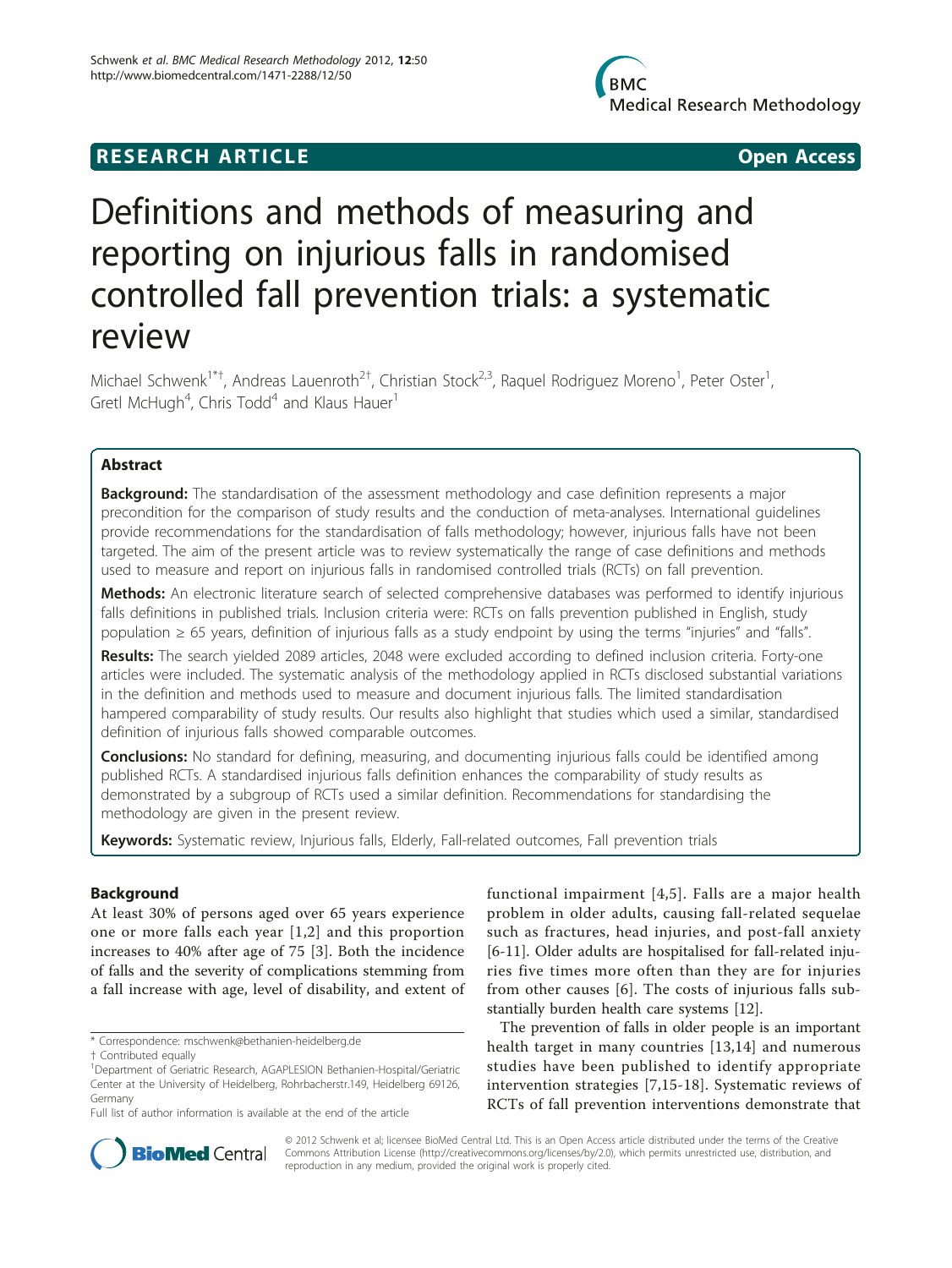the risk of falling can effectively be reduced [\[7,15](#page-11-0)-[18](#page-11-0)]. However, sound evidence for the reduction of injurious falls remains limited [\[13,16,19-23](#page-11-0)]. Evidence for the prevention of fall-related injuries has been shown in controlled trials [[21](#page-11-0),[23,24\]](#page-11-0) but so far no randomised controlled trial (RCT) evidence of effectiveness is available [[14\]](#page-11-0). Most RCTs are underpowered to detect a significant reduction in injurious fall rates owing to the relative infrequency of injurious fall events [[19,22,25](#page-11-0)] and the extremely large sample sizes required to achieve adequate statistical power.

However, severe falls and their resultant injuries have a high impact on medical sequelae [[26\]](#page-11-0), quality of life [[27\]](#page-12-0) and cost to health services [\[12](#page-11-0),[28\]](#page-12-0). Reducing injurious falls should therefore represent a major goal of fall prevention policy [[13\]](#page-11-0) and necessarily be benchmarked by a high level of evidence [\[29](#page-12-0)].

Because of the high cost of performing RCTs to evaluate the effects of specific fall prevention strategies on injurious falls, the combination of trial data in a metaanalysis is an attractive option but is dependent on the comparability of interventions and outcome measures. A substantial precondition for high-quality meta-analysis is a standardised methodology [[30\]](#page-12-0) characterised by consistency in defining injurious falls and methods of collecting and documenting falls data. However, existing international guidelines for the conduct of fall prevention trials [[13](#page-11-0)] do not provide sufficient recommendations for the standardisation of injurious falls methodology. A systematic literature review on definitions and methods of measuring falls in randomised controlled fall prevention trials [\[31](#page-12-0)] provided a methodological consensus for defining and collecting falls, but not injurious falls, data.

Limited standardisation in defining injuries has repeatedly been reported as a serious methodological pitfall when comparing study outcomes [[13](#page-11-0)[,31\]](#page-12-0) and has been identified as a substantial methodological challenge for future studies [\[32\]](#page-12-0). Standardised methodology has therefore been repeatedly requested [\[13](#page-11-0),[33](#page-12-0)]. However, to our knowledge, there is no systematic review focusing on injurious falls methodology in fall prevention trials aiming to develop a methodological consensus for future studies.

We therefore conducted a systematic review of definitions and methods of measuring and reporting on injurious falls in randomised controlled fall prevention trials. The aim of this study was to collect and compare definitions of injurious falls and associated assessment methods and develop an outcome data set for use in future fall prevention trials including injurious falls as a study endpoint.

# Methods

This review is part of a series of reviews on behalf of the Prevention of Falls Network Europe (ProFaNE) which evaluate methodology in RCTs of fall prevention interventions in older adults. Inclusion criteria were (1) RCTs of fall prevention interventions published in English, (2) target population  $\geq 65$  years, (3) definition of injurious falls as a study endpoint by using the terms "injury" and "falls".

# Search strategy

An electronic literature search was performed through Ovid MEDLINE, Ovid EMBASE, CINAHL, PsycINFO, the Cochrane library and GeroLit (all from inception until  $16^{th}$  of July 2011). The following search strategy was applied: ("Accidental Falls/" OR "fall.mp." (mp)) AND ("Accident Prevention/" OR "prevent\$.mp." OR "prophyl\$.mp.") AND ("clinical trials/" OR "clinical trial. mp" OR "randomised.mp" OR "randomized.mp" OR "randomly.mp"). Reference lists of included studies and of related reviews were searched for potentially eligible studies. Moreover researchers in the field were contacted and asked for additional trial reports.

# Study selection and data extraction

Study selection was performed by three independent reviewers (AL, CS, GM) and disagreements were resolved by a fourth party (KH) [[34](#page-12-0)]. Titles and abstracts of retrieved references were screened for inclusion and full texts of potential articles were analysed for meeting the inclusion criteria.

Data extraction was performed by three independent reviewers using a standardised form (AL, MS, GM). Definitions of injurious falls and methods used to record injurious falls were extracted from papers and classified according to subcategories. Frequencies of the definitions and methods used were documented as absolute (number of articles  $= n$ ) and relative (number of articles using a specific definition or method/number of articles included in the review \* 100) values. Where possible, the number of falls and injurious falls was extracted from the papers and the proportion of injurious falls to all falls (number of injurious falls/number of all falls \* 100) was calculated. Relationship between the type of injurious fall definition used in studies and the proportion of injurious falls reported was evaluated by descriptive analysis. To measure the variability of the proportion of injurious falls between studies, the coeffi-cient of variation [[35\]](#page-12-0)  $[CCV = (standard deviation/mean)$  $\times$  100)] was calculated. The CV expresses the percentage variation between articles, thereby providing an indicator of agreement with respect to the proportion of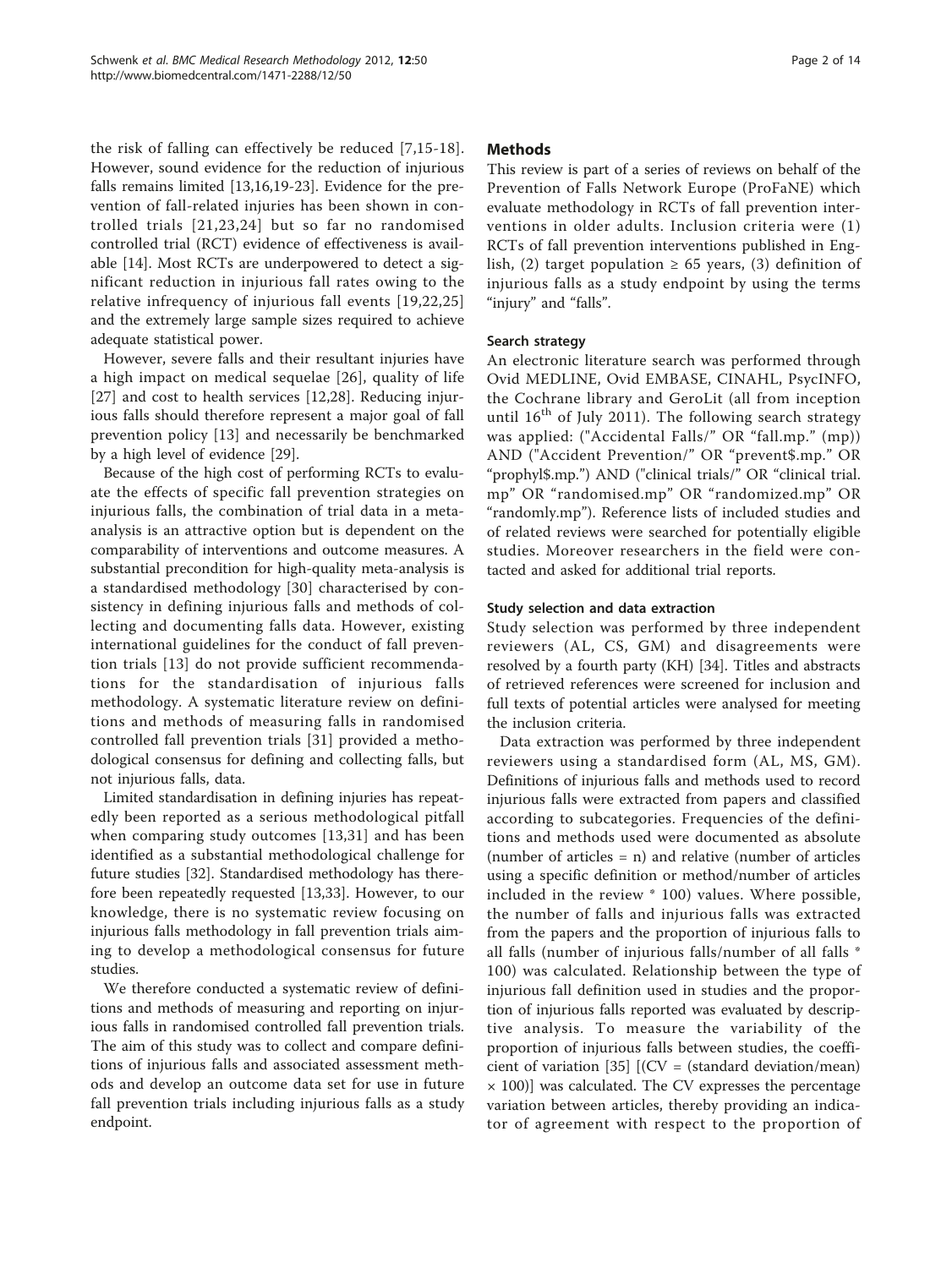injurious falls. Higher CVs indicate less agreement between studies.

# Results

### Selection of articles

The search yielded 2089 articles, 1778 were excluded on initial screening as not fulfilling entry criteria, thus 311 were potentially appropriate for inclusion in the review (Figure 1). Of these 311 papers, 270 were excluded, because on closer inspection they did not provide a definition of injurious falls or did not report on injurious falls or did not meet other inclusion criteria. Forty-one articles were finally included in the review.

#### Injurious fall definition

Definitions of injurious falls used in the articles included in this review are shown in Table [1.](#page-3-0) There was considerable heterogeneity in defining injurious falls and no definition stood out as the gold standard. Three main categories of definitions were found: (1) definitions based on symptoms ( $n = 16$ , 39%); (2) combined definitions based on symptoms and healthcare use ( $n = 19, 46\%$ ); (3) definitions based on healthcare use ( $n = 6$ , 15%). The most frequent type of definition that has been used similarly in different articles ( $n = 6$ , 15%) originates from a study by Campbell et al. [\[36](#page-12-0)]. This definition sub-classifies falls according to severity (serious, moderate) by using both symptomatic features (fractures, bruising, sprains, cuts, abrasions, reduction in physical function) and healthcare use (hospital, any wounds needed stitches, medical help). Referencing for this definition was inconsistent as some papers gave other primary sources [\[37\]](#page-12-0) and some no reference at all [[36,38,39](#page-12-0)].

Four articles (10%) used the definition of the Frailty and Injuries Cooperative Studies of Intervention Techniques (FICSIT) collaboration, with two studies [[56,57](#page-12-0)] using the original definition and two using a modified version ("head injuries with altered consciousness" instead of "head injuries requiring hospitalisation" [\[58](#page-12-0)]; "severe sprains" instead of "sprains" [[59\]](#page-12-0)). Three articles (7%) defined injurious falls according to the Abbreviated Injury Scale (AIS) [[77](#page-13-0)] using a severity score based on medical symptoms (ranging from low-level injuries that did not require medical attention to high-level injuries which necessitated medical care). One paper [[48\]](#page-12-0) used a modified version of the AIS.

Six included papers (14%) defined injurious falls only by fractures whereupon one study [\[40\]](#page-12-0) defined hip fractures and non-hip fractures and five did not specify the type of fracture [\[41-45](#page-12-0)]. Seven articles (14%) defined injurious falls only by healthcare use by either using unspecific terms such as "medical treatment" [[70,71](#page-13-0)] or "medical care" [[73\]](#page-13-0) or specific definitions such as "hospital visits or admission for the treatment of a fracture or suspected fracture" [\[72\]](#page-13-0).

A considerable number of articles ( $n = 15$ , 37%) used heterogeneous definitions by either defining symptoms  $(n = 7, 17%)$  or by combining symptoms and healthcare

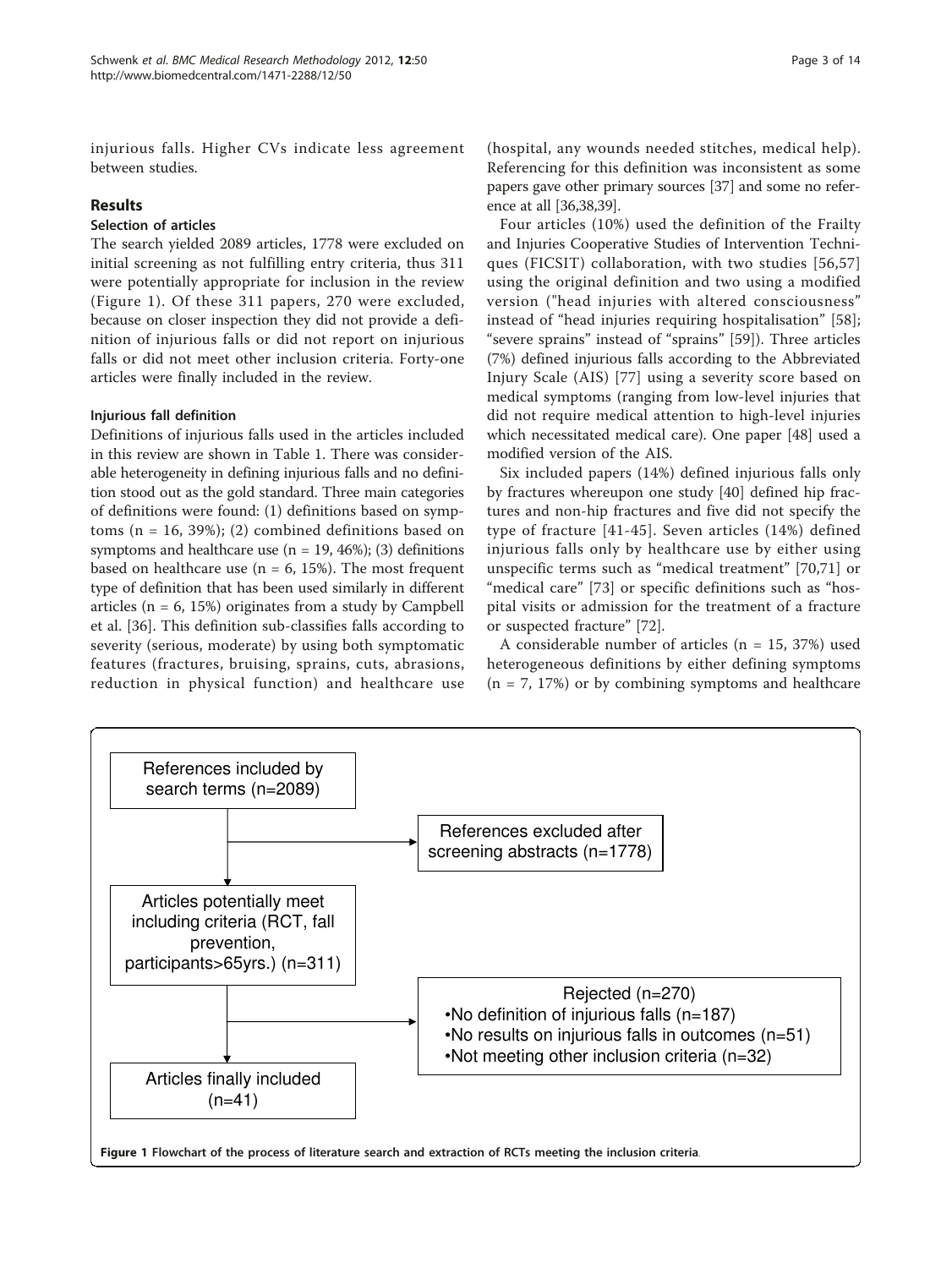| Type of definition, n (%)                         | Description of definition                                                                                                                                                                                                                                                                                                                                                                                                                                                                                                                                                                                                                                                                                                                                                                                                                                                                                                                                                                                                                                                                                                                   |
|---------------------------------------------------|---------------------------------------------------------------------------------------------------------------------------------------------------------------------------------------------------------------------------------------------------------------------------------------------------------------------------------------------------------------------------------------------------------------------------------------------------------------------------------------------------------------------------------------------------------------------------------------------------------------------------------------------------------------------------------------------------------------------------------------------------------------------------------------------------------------------------------------------------------------------------------------------------------------------------------------------------------------------------------------------------------------------------------------------------------------------------------------------------------------------------------------------|
| Based only on symptoms, 16 (39%)                  |                                                                                                                                                                                                                                                                                                                                                                                                                                                                                                                                                                                                                                                                                                                                                                                                                                                                                                                                                                                                                                                                                                                                             |
| Fractures only,<br>6(14%)                         | • Hip fractures and non-hip fractures [40]<br>• All fractures [41-45]                                                                                                                                                                                                                                                                                                                                                                                                                                                                                                                                                                                                                                                                                                                                                                                                                                                                                                                                                                                                                                                                       |
| AIS definition,<br>3(7%)                          | • AlS scores: $1 =$ minor injury, $2 =$ moderate injury, $3 =$ severe, non-life-threatening injury, $4 =$ severe, life-<br>threatening injury, $5 =$ critical injury $[46,47]$<br>· Adapted AIS Scale ranging from "no injury, no pain" (level 1) to "fractures of hip, leg, or skull" (level 7) [48]                                                                                                                                                                                                                                                                                                                                                                                                                                                                                                                                                                                                                                                                                                                                                                                                                                       |
| Other definitions,<br>7 (17%)                     | · Bruises, strains, cuts and abrasions, back pain and fractures [49,50]<br>· Any detectable residual adverse physical change persisting beyond 1 hr after the fall [51]<br>· Fractures or soft tissue injuries [52]<br>• Cuts and bruises, fractures or other trauma [53]<br>· If participants indicated that they were injured by the fall, irrespective of the severity of the injuries [54]<br>· Fracture, dislocations, and organ and soft tissue trauma [55]                                                                                                                                                                                                                                                                                                                                                                                                                                                                                                                                                                                                                                                                           |
| Based on symptoms and healthcare<br>use, 18 (44%) |                                                                                                                                                                                                                                                                                                                                                                                                                                                                                                                                                                                                                                                                                                                                                                                                                                                                                                                                                                                                                                                                                                                                             |
| FICSIT definition,<br>4 (10%)                     | · Original FICSIT definition: Fractures, head injuries requiring hospitalisation, joint dislocations, sprains and<br>lacerations requiring suturing [56,57]<br>• Modified FICSIT definition: fractures, other head injuries with altered consciousness, joint dislocations or<br>sprains, or sutured lacerations [58]; Fractures, head injuries requiring hospitalisation, joint dislocations, severe<br>sprains and lacerations requiring suturing [59]                                                                                                                                                                                                                                                                                                                                                                                                                                                                                                                                                                                                                                                                                    |
| $[36],$<br>6 (15%)                                | Definition according to Campbell et al. • Serious: fracture or admission to hospital or if any wounds needed stitches (sutures); moderate: bruising,<br>sprains, cuts, abrasions, or a reduction in physical function for at least three days, or if the participant<br>sought medical help [36-39,60,61]                                                                                                                                                                                                                                                                                                                                                                                                                                                                                                                                                                                                                                                                                                                                                                                                                                   |
| Other definitions,<br>8 (20%)                     | · dislocations, injuries of chest, abdomen, or pelvis; open wounds requiring suturing; injuries to blood<br>vessels; crushing injuries; and injuries to nerves and spinal cord [62]<br>· Injury: any sequelae relating from a fall; serious injury: sprains, joint dislocation, hip fracture, other fracture,<br>transfer to acute hospital, urgent physician visit, radiological examination [63]<br>· Injury falls: any fracture, strain, sprain, laceration, or persistent pain (more than seven days); Medical care<br>falls: any fall for which medical care was sought; Fracture falls and hospitalised falls [64]<br>· Fractures, dislocations and soft tissue injuries needing suturing and even more severe injuries [65]<br>· Fractures, head injuries, sprains, bruises, scrapes, or other serious joint injuries, or if the participant sought<br>medical care [66]<br>• Medical attention falls were coded ranging from no injury (0) to broken bone (4) [67]<br>· Cut, scrape, gash, bruise or fracture; a head injury resulted or where the fall resulted in hospitalisation [68]<br>· Fractures and hospital admission [69] |
| Based only on healthcare use, 7<br>(17%)          |                                                                                                                                                                                                                                                                                                                                                                                                                                                                                                                                                                                                                                                                                                                                                                                                                                                                                                                                                                                                                                                                                                                                             |
| Healthcare use definition,<br>7 (17%)             | • Medical treatment [70,71]<br>· Hospital visits or admission for the treatment of a fracture or suspected fracture [72]<br>• Medical care [73]<br>· Falls requiring medical attention [74]<br>· Doctor's or hospital attendance [75]<br>• General practitioner or emergency department or admission to the hospital [76]                                                                                                                                                                                                                                                                                                                                                                                                                                                                                                                                                                                                                                                                                                                                                                                                                   |

<span id="page-3-0"></span>Table 1 Types of definitions used to describe injurious falls in RCTs

n = number of articles used a specific definition; AIS = Abbreviated Injury Scale [\[77](#page-13-0)]; FICSIT = Frailty and Injuries: Cooperative Studies of Intervention Techniques [[78\]](#page-13-0)

use ( $n = 8$ , 20%). These types of definitions ranged from single sentences including a variety of symptoms (e.g. bruises, strains, cuts and abrasions, back pain and fractures [[49](#page-12-0),[50](#page-12-0)]) regardless of severity to multiple-level definitions categorising injurious falls according to five levels of severity (from no injury [level 0] to broken bone [level 4] [[67](#page-12-0)]). The majority of studies ( $n = 30$ ; 73%; [[36,38-45,49-55,58,61](#page-12-0)-[64,67-](#page-12-0)[70,72-76](#page-13-0)]) did not provide a reference for the definition of an injurious fall.

#### Methods of collecting injurious falls data

Table [2](#page-4-0) details the methods of collecting injurious falls data used in RCTs. There was considerable heterogeneity in reporting systems and the time period over which information was collected. Three main methods of collecting falls data were found in the articles: (i) prospective reporting systems using calendars, postcards or diaries ( $n = 33, 80\%$ ); (ii) retrospective reporting systems using telephone interview or postal questionnaire (n = 30, 73%); (iii) medical records (n = 18, 44%). Prospective registration systems requested immediate return of the data, or return at specified time points ranging from one week to three months. Studies used prospective reporting systems often followed up with data collection by secondary data capture mechanisms where by telephone calls (82%), hospital records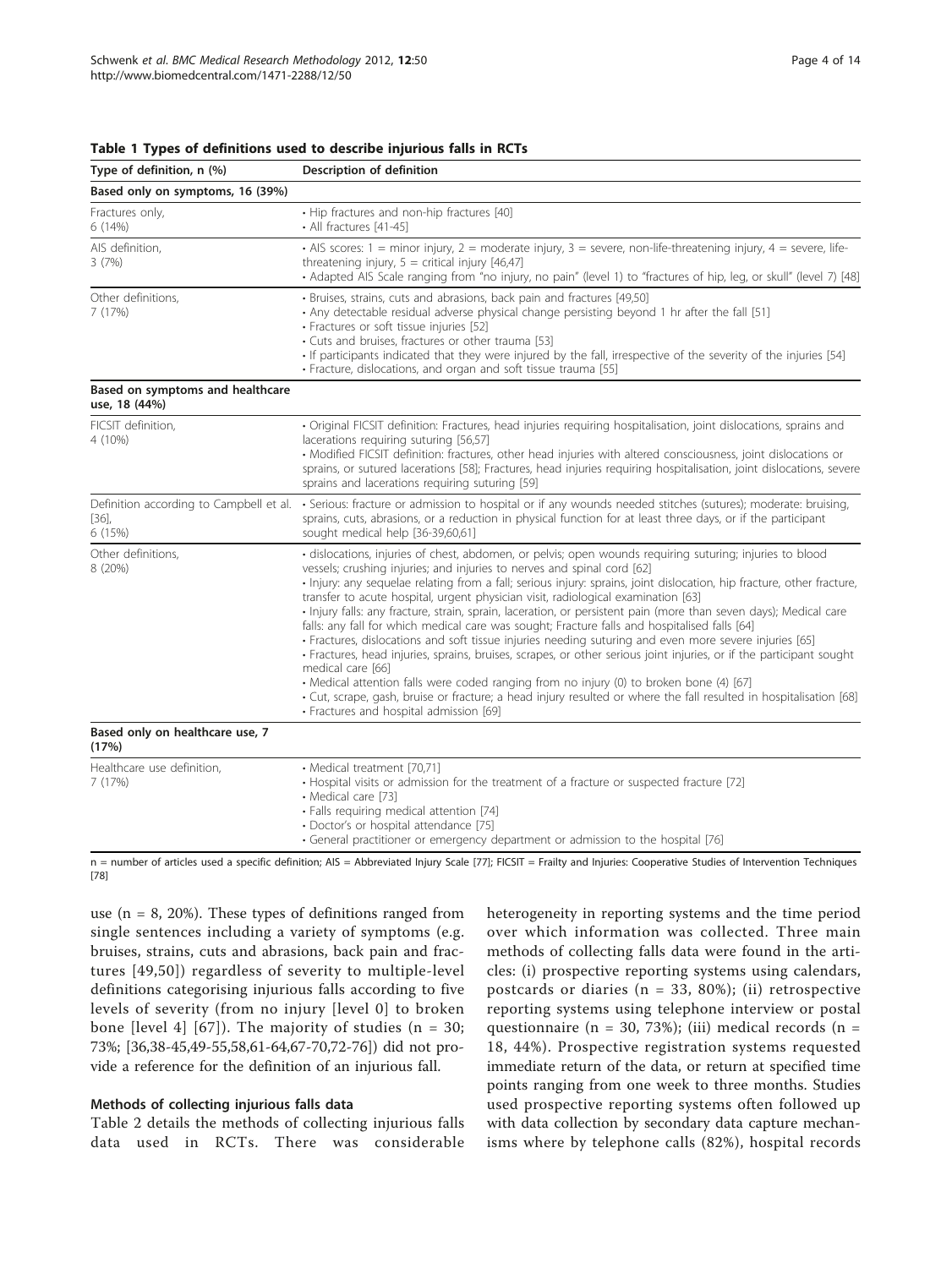# <span id="page-4-0"></span>Table 2 Methods of collecting injurious falls data

| Ref.                                       |                                           | Prospective              |                                                            |                                                                | Medical record                                               |
|--------------------------------------------|-------------------------------------------|--------------------------|------------------------------------------------------------|----------------------------------------------------------------|--------------------------------------------------------------|
|                                            | Method                                    | Recording                | Reporting                                                  |                                                                |                                                              |
|                                            |                                           |                          | <b>Fracture definition</b>                                 |                                                                |                                                              |
| $[40]$                                     | Calendar                                  | daily                    | not specified                                              |                                                                | Radiological                                                 |
| $[44]$                                     | Calendar                                  | weekly                   | not specified                                              | Postal Questionnaire                                           | $\sim$                                                       |
| $[41]$                                     | Diary                                     | after fall               | every three weeks                                          | $\sim$                                                         | Hospital, Other <sup>4</sup>                                 |
| $[45]$                                     | Calendar                                  | daily                    | monthly                                                    | Phone <sup>1,2</sup>                                           | $\sim$                                                       |
| $[42]$                                     | Diary                                     | daily                    | Every two month                                            | Phone <sup>3</sup>                                             | Radiological                                                 |
| $[43]$                                     | Calendar                                  | daily                    | monthly                                                    | Phone <sup>1,2</sup>                                           | Radiological                                                 |
|                                            |                                           |                          | AIS definition                                             |                                                                |                                                              |
| $[46]$                                     | not specified                             | daily                    | after fall                                                 |                                                                | Hospital                                                     |
| $[47]$                                     | $\sim$                                    | $\sim$                   | $\sim$                                                     |                                                                | Hospital                                                     |
| $[48]$                                     | Diary                                     | daily                    | monthly                                                    | Phone <sup>3</sup>                                             | $\sim$                                                       |
|                                            |                                           |                          | <b>FICSIT definition</b>                                   |                                                                |                                                              |
| $[56]$                                     | Calendar                                  | daily                    | monthly                                                    | Phone <sup>1,2</sup>                                           |                                                              |
| $[57]$                                     | Calendar                                  | daily                    | monthly                                                    | Phone <sup>3</sup>                                             | Hospital, Other <sup>4</sup>                                 |
| $[58]$                                     | $\sim$                                    | $\overline{\phantom{a}}$ | $\overline{\phantom{a}}$                                   | $\overline{\phantom{a}}$                                       | Hospital, Radiological,                                      |
|                                            |                                           |                          |                                                            |                                                                | Other <sup>4</sup>                                           |
| $[59]$                                     | Calendar                                  | daily                    | monthly                                                    | Phone <sup>1,2</sup>                                           | $\overline{\phantom{a}}$                                     |
|                                            |                                           |                          | Campbell et al. Definition                                 |                                                                |                                                              |
| $[36]$                                     | Calendar                                  | daily                    | monthly                                                    | Phone <sup>1,2</sup>                                           | Hospital                                                     |
| $[60]$                                     | Calendar                                  | daily                    | monthly                                                    | Phone <sup>1,2</sup>                                           | Hospital                                                     |
| $[38]$                                     | Calendar                                  | daily                    | monthly                                                    | Phone <sup>2</sup>                                             | Other <sup>4</sup>                                           |
| $[37]$                                     | Calendar                                  | daily                    | monthly                                                    | Phone <sup>1,2</sup>                                           | $\sim$                                                       |
| $[61]$                                     | Calendar                                  | daily                    | monthly                                                    | Phone <sup>2</sup>                                             | Hospital, Other <sup>4</sup>                                 |
| $[39]$                                     | Calendar                                  | daily                    | monthly                                                    | Phone <sup>1,2</sup>                                           |                                                              |
|                                            |                                           |                          | Health care use definition                                 |                                                                |                                                              |
| $[71]$                                     | $\overline{\phantom{a}}$                  | $\mathcal{L}$            |                                                            | $\overline{\phantom{a}}$                                       | Hospital, Other                                              |
| $[70]$                                     | Diary                                     | daily                    | monthly                                                    | Phone <sup>1,2</sup>                                           |                                                              |
| $[72]$                                     | Calendar                                  | weekly                   | monthly                                                    | Phone <sup>1,2</sup>                                           |                                                              |
| $[73]$                                     | Calendar                                  | daily                    | monthly                                                    | Phone <sup>3</sup>                                             |                                                              |
| $[74]$                                     | $\overline{\phantom{a}}$                  | $\sim$                   |                                                            | Phone <sup>3</sup>                                             |                                                              |
| $[75]$                                     | Diary                                     | daily                    | After 3,6 and twelve                                       | Phone <sup>3</sup>                                             |                                                              |
|                                            |                                           |                          | month                                                      |                                                                |                                                              |
| $[76]$                                     | Diary                                     | daily                    | monthly                                                    | Phone <sup>3</sup>                                             | Hospital                                                     |
|                                            |                                           |                          | <b>Other definitions</b>                                   |                                                                |                                                              |
| $[50]$                                     |                                           |                          |                                                            | Phone <sup>1</sup> , Postal<br>Questionnaire                   |                                                              |
| $[49]$                                     | Calendar                                  | daily                    | monthly                                                    | $Phone^{1,2}$                                                  |                                                              |
| $[51]$                                     | Postcard                                  | weekly                   | monthly                                                    | Phone <sup>1</sup>                                             |                                                              |
| $[52]$                                     |                                           |                          |                                                            |                                                                | Hospital, Radiological,<br>Other $4$                         |
| $[53]$                                     | Diary                                     | daily                    | monthly                                                    |                                                                |                                                              |
| $[54]$                                     | Calendar                                  | daily                    | monthly                                                    | Phone <sup>1,2</sup>                                           |                                                              |
| $[55]$                                     | Calendar                                  | daily                    | monthly                                                    | Phone <sup>3</sup>                                             |                                                              |
| $[62]$                                     | Diary                                     | daily                    | monthly                                                    | Phone <sup>2,3</sup>                                           |                                                              |
| $[63]$                                     | Calendar                                  | daily                    | monthly                                                    |                                                                | Radiological                                                 |
| $[64]$                                     | Calendar,<br>Postcard                     | daily                    | every three month,<br>after fall                           | Phone <sup>2, 3</sup>                                          |                                                              |
|                                            |                                           | $\overline{\phantom{a}}$ |                                                            |                                                                |                                                              |
|                                            |                                           |                          |                                                            |                                                                |                                                              |
|                                            |                                           |                          |                                                            |                                                                |                                                              |
|                                            |                                           |                          |                                                            | J.                                                             |                                                              |
|                                            |                                           |                          |                                                            |                                                                |                                                              |
| $[65]$<br>$[66]$<br>$[67]$<br>[68]<br>[69] | Calendar<br>Diary<br>Calendar<br>Postcard | daily<br>daily<br>daily  | every three month<br>every two weeks<br>monthly<br>monthly | Phone <sup>3</sup><br>Phone <sup>1</sup><br>Phone <sup>1</sup> | Hospital, Other <sup>4</sup><br>Hospital, Other <sup>4</sup> |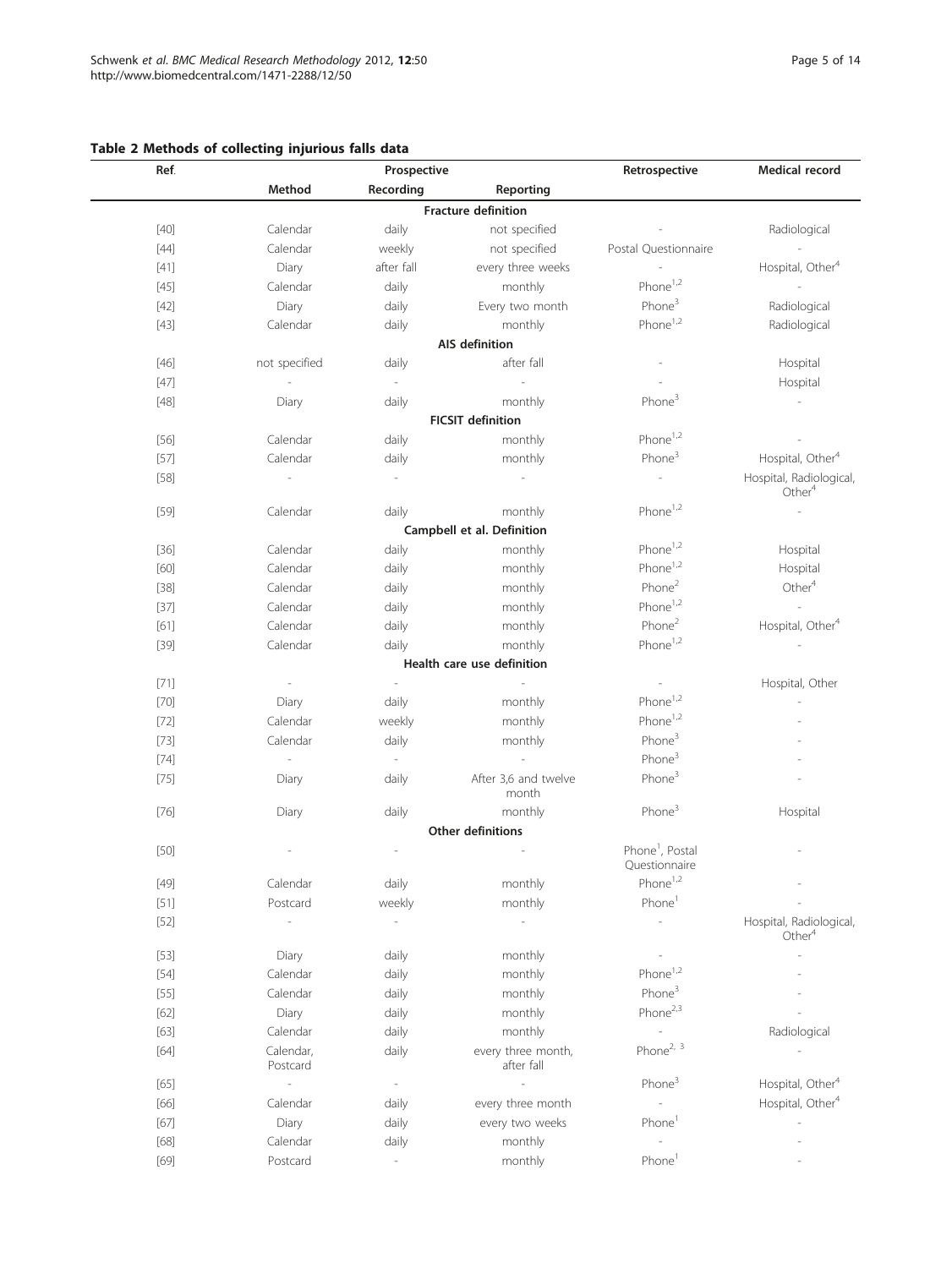| Table 2 Methods of collecting injurious falls data (Continued) |  |  |  |
|----------------------------------------------------------------|--|--|--|
|----------------------------------------------------------------|--|--|--|

Given are the methods of collecting injurious falls data in the articles included in the review. n = number of studies; AIS = Abbreviated Injury Scale; FICSIT = Frailty and Injuries: Cooperative Studies of Intervention Techniques

<sup>1</sup>if calendar, diary, or postcard not returned; <sup>2</sup>following occurrence of a fall; <sup>3</sup>regular phone call; <sup>4</sup>records from nursing homes, physicians or emergency departments; <sup>5</sup>calculation of percentages: number of articles used a specific method/total number of articles \* 100, percentages may sum up to more than 100 percent as some studies used multiple methods

(24%), records from nursing homes, physicians or emergency departments (15%) or radiological records (12%) were used.

Studies using the Campbell et al. definition [[36](#page-12-0)-[39,60,61](#page-12-0)] consistently collected data by prospective daily recording with calendars, monthly reporting, and telephone interview follow up. In contrast there was little consistency in methods of data collection among studies that used other types of definitions (FICSIT, fracture, AIS, health care use, other).

Three studies (7%) [\[47](#page-12-0),[52,58\]](#page-12-0) collected data on injurious falls only by the use of medical records whereupon information was gathered from hospitals [\[47,52,58\]](#page-12-0), nursing homes [[47,52,58](#page-12-0)], radiology departments [[52](#page-12-0),[58\]](#page-12-0), emergency departments [[52,58](#page-12-0)], or physicians' records [[52,58\]](#page-12-0).

#### Proportion of injurious falls to all falls

For 27 (65.9%) studies the proportion of injurious falls to all falls was computed (Table [3\)](#page-6-0). For 13 (31.7%) studies [[44,45,50](#page-12-0)-[53](#page-12-0),[57,58,65](#page-12-0),[69,71-73\]](#page-13-0) calculation of the proportion of injurious falls is not possible as data on the number of falls and/or number of injurious falls are not available. Two papers [\[36,39](#page-12-0)] use the same data, one paper [[39\]](#page-12-0) is therefore not included in Table [3.](#page-6-0)

Calculation of the proportion of falls which are injurious allows a comparison of injurious falls outcomes across studies. A considerable range (3.6%-63.5%) in the proportion of injurious falls is apparent. The proportion appears to be related to the type of definition used: lowest proportions are found in studies that defined injurious falls as fractures only (0.4%-11.3%), studies using multi-level definitions such as the AIS report higher proportions (23.4%-56.2%) and the highest proportion (63.5%) is found if a single definition had been used which included a range of symptoms (e.g. back pain, bruises, strains, cuts and abrasions, and fractures [\[49\]](#page-12-0)).

For the proportion of total injurious falls reported across studies, variation is high (CV = 50.1%).

Considerable variation between studies is also apparent for subcategories of injurious falls in terms of fractures  $(CV = 51.5\%)$ , serious  $(CV = 68.0\%)$  and moderate  $(CV)$ = 35.4%) falls. However, variation is related to the standardisation of definition and outcomes: for the group of studies using versions of the Campbell et al definition, variation in the proportion of all injurious falls is considerably lower ( $CV = 12.0\%$ ) compared to variation of other studies included in the analysis ( $CV = 66.3\%$ ). The same result is obtained for the subcategories: across studies which applied the Campbell et al. definition a lower variation is apparent for proportion of serious (CV: Campbell et al.: 38.3% vs. other studies: 75.2%) and moderate (CV: Campbell et al.: 20.1% vs. other studies: 35.5%) injurious falls compared to all studies included.

In those studies using healthcare definitions ( $n = 10$ , 24.4%) the proportion of injurious falls varies substantially (2.9-30.4%) leading to a high CV of 46.8%. Lowest proportion is apparent for injurious falls defined as "hospitalisation" (2.9% [[64](#page-12-0)]), whereas high proportions of injurious falls are apparent if unspecific "medical care" definitions are used (14.6-23.6% [[38](#page-12-0),[59,61,64\]](#page-12-0)) (Table [3\)](#page-6-0).

#### Methods of summarising injurious fall outcomes

Table [4](#page-7-0) details the methods used to summarise data on injurious falls in identified articles. The way data are summarised differs across papers. The most frequently reported summary statistic is the number of participants sustaining an injurious fall ( $n = 17, 41\%$ ) and the number of injurious falls ( $n = 17, 41\%$ ).

Some papers report on injurious falls by specifying the number of participants sustaining medical care falls (n = 5, 12%) and/or the number of medical care falls ( $n = 11$ , 27%). A few articles  $(n = 3, 7%)$  report on the number of falls requiring hospital admission. Fracture falls are specified in some papers as number of events  $(n = 11)$ ,  $27\%$ ) and in some as number of participants (n = 11, 27%). Categories of injurious falls partly overlap as some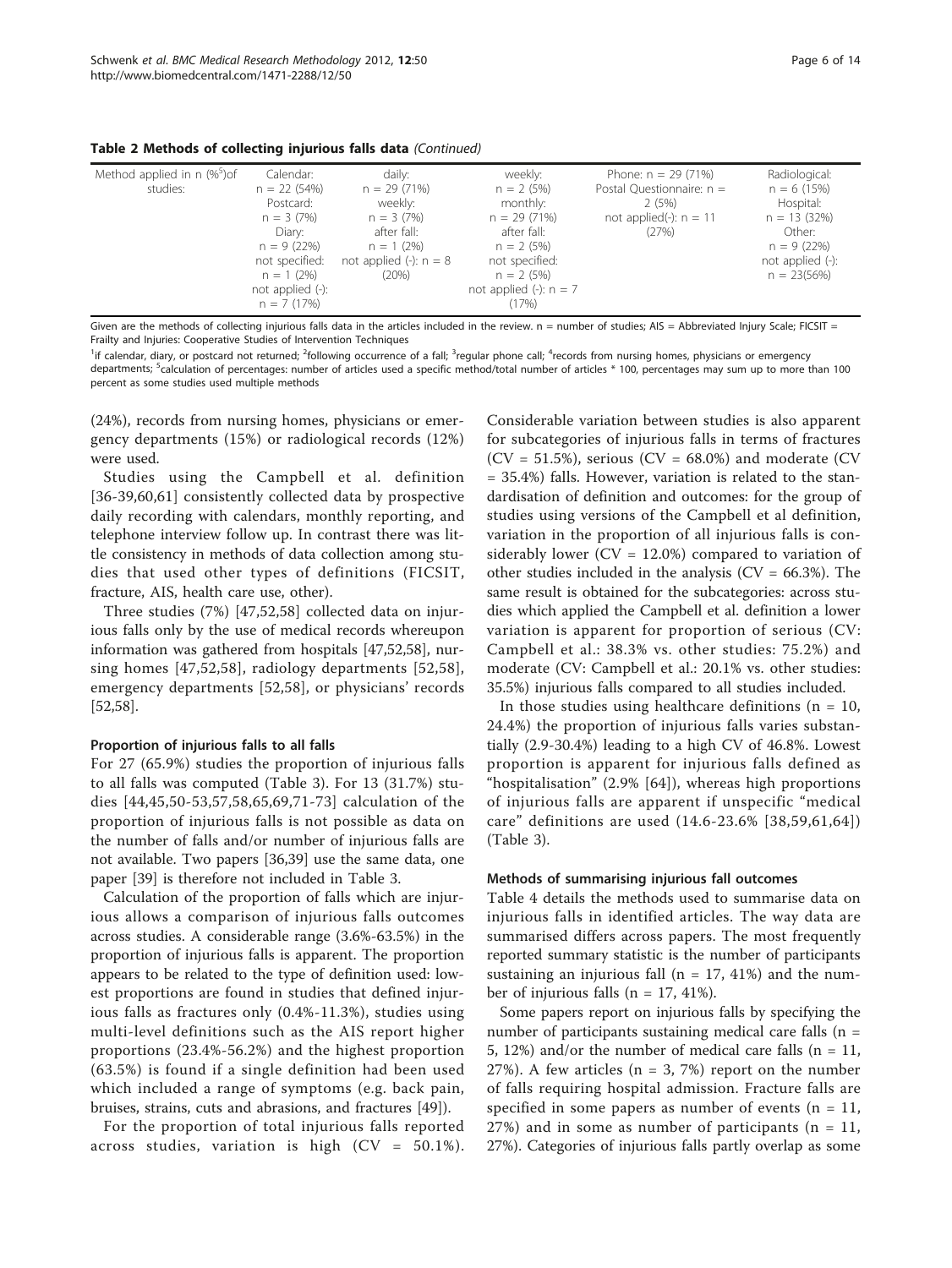| Ref.   | Sample size, n | All falls, n | Proportion of injurious falls to all falls, % (n) |                                     |                |                        |                                                |
|--------|----------------|--------------|---------------------------------------------------|-------------------------------------|----------------|------------------------|------------------------------------------------|
|        |                |              | <b>Total</b>                                      | Fracture                            | <b>Serious</b> | Moderate               | Healthcare use                                 |
|        |                |              | Definitions based only on symptoms                |                                     |                |                        |                                                |
|        |                |              | Fracture definition                               |                                     |                |                        |                                                |
| $[40]$ | 981            | 1527         | 4.5% (68)                                         | $2.1\%(32)^{1}$<br>$2.4\%(36)^2$    |                |                        |                                                |
| $[41]$ | 196            | 460          | $3.6\%$ (7)                                       | $3.6\%(7)^{3}$                      |                |                        |                                                |
| $[42]$ | 242            | 275          | 11.3% (31)                                        | $11.3\%(31)^{3}$                    |                |                        |                                                |
| $[43]$ | 2.256          | 5.404        | 4.6% (246)                                        | $4.6\%(246)^{3}$                    |                | $[59.2\% (3.198)]^{8}$ |                                                |
|        |                |              | AIS definition                                    |                                     |                |                        |                                                |
| $[46]$ | 384            | 619          | 23.4% (145)                                       | $2.4\%$ $(15)^4$<br>$2.9\%(18)^{5}$ |                | $18.1\%(112)^{9}$      |                                                |
| $[47]$ | 199            | 78           | 28.2% (22)                                        | $2.6\%(2)^{1}$<br>$2.6\%(2)^2$      |                | $23.1\%(18)'$          |                                                |
| $[48]$ | 230            | 89           | 56.2% (50)                                        | $1.1\%(1)^{1}$<br>$4.5\%(4)^2$      | $14.6\%(13)^6$ | 36%(32) <sup>10</sup>  |                                                |
|        |                |              | Other definition                                  |                                     |                |                        |                                                |
| $[49]$ | 597            | 510          | 63.5% (324)                                       |                                     |                |                        |                                                |
| $[54]$ | 186            | 322          | 39,4% (127)                                       |                                     |                |                        |                                                |
| $[55]$ | 597            | 957          | 48,0% (459)                                       |                                     |                |                        |                                                |
| [62]   | 360            | 367          | 8.2% (30)                                         | $1.9\%(7)^{3}$                      | $6.3\%$ (23)   |                        |                                                |
|        |                |              | Definitions based on symptoms and health care use |                                     |                |                        |                                                |
|        |                |              | FICSIT definition                                 |                                     |                |                        |                                                |
| $[56]$ | 288            | 238          | 24.0% (57)                                        |                                     | 24.0% (57)     |                        |                                                |
| $[59]$ | 291            | 258          | 35.7% (92)                                        |                                     | 12.0% (31)     |                        | $23.6\%(61)^{11}$                              |
|        |                |              | Campbell et al. definition                        |                                     |                |                        |                                                |
| $[36]$ | 233            | 240          | 45.8% (110)                                       |                                     | 10.4% (25)     | 35.4% (85)             |                                                |
| [60]   | 152            | 358          | 40.5% (145)                                       |                                     | 9.5% (34)      | 31.0% (111)            |                                                |
| $[38]$ | 391            | 443          | 51.5% (228)                                       |                                     | 6.8% (30)      | 44.7% (198)            | $25.5\%(113)^{11}$                             |
| $[37]$ | 312            | 584          | 55.8% (326)                                       |                                     | 3.6% (21)      | 52.2% (305)            |                                                |
| [61]   | 240            | 189          | 48.1% (91)                                        |                                     | 5.8% (11)      | 42.3% (80)             | 23.3% (44) <sup>11</sup>                       |
|        |                |              | Other definition                                  |                                     |                |                        |                                                |
| $[63]$ | 547            | 1299         | 40.3% (523)                                       |                                     | 4.2% (54)      |                        |                                                |
| $[64]$ | 3.182          | 3.814        | 30.5% (1.163)                                     | $5.1\%(193)^{3}$                    |                |                        | 14.6% (558) <sup>11</sup><br>$2.9\%(111)^{12}$ |
| $[66]$ | 188            | 111          | 21.6% (24)                                        |                                     | $2.7\%$ (3)    | 18.9% (21)             | $17.1\%(19)^{12}$                              |
| $[67]$ | 70             | 546          | 14.6% (80)                                        | $0.4\%(2)^{1}$<br>$3.3\%(18)^2$     |                |                        |                                                |
| $[68]$ | 1.090          | 1.448        | 55.5% (804)                                       |                                     |                |                        | 8.6% (124) <sup>13</sup>                       |
|        |                |              | Definitions based only on health care use         |                                     |                |                        |                                                |
| $[70]$ | 27             | 23           | 30.4% (7)                                         |                                     |                |                        | 30.4% (7) <sup>14</sup>                        |
| $[74]$ | 3.139          | 3.776        | 21.7% (821)                                       |                                     |                |                        | 21.7% (821) <sup>15</sup>                      |
| $[75]$ | 349            | 224          | 13.5% (47)                                        |                                     |                |                        | $9.2\%(32)^{16}$<br>$4.3\%(15)^{17}$           |
| $[76]$ | 392            | 820          | 12.2% (100)                                       |                                     |                |                        | 12.2%(100) <sup>12,16,17</sup>                 |
|        | Range:         |              | 3.6-63.5%                                         | $0.4 - 11.3%$                       | 2.7-24.0%      | 18.1-52.2%             | 2.9-30.4%                                      |
|        | CV:            |              | 50.1%                                             | $51.5^{18}$                         | 68.0%          | 35.4%                  | 46.8%                                          |

#### <span id="page-6-0"></span>Table 3 Falls and proportion of injurious falls as reported in the RCTs

Displayed are falls (number) and injurious falls (proportion = injurious falls/falls \* 100; number) as reported in the RCTs. Injurious falls data are given for the following categories: total, fracture, serious, moderate, healthcare use

n = number; AIS = Abbreviated Injury Scale; FICSIT = Frailty and Injuries: Cooperative Studies of Intervention Techniques. CV = Coefficient of variation [(SD/mean)  $\times$  100]) as a measure of the variability (%) of injurious falls outcomes between studies. <sup>1</sup>Hip fracture; <sup>2</sup>other fracture (except hip); <sup>3</sup>fracture type not specified; <sup>4</sup>hip or other femoral fractures; <sup>5</sup>vertebral or wrist fracture; <sup>6</sup>pain, injury, medical help required; <sup>7</sup>Injuries; no fracture; <sup>8</sup>bruise, abrasion or muscle injury without fracture, results are not included in analysis as only fractures were defined; <sup>9</sup>superficial wounds and bruises; <sup>10</sup>pain, minor injury, friends help needed, Bruises and no help needed; <sup>11</sup>medical care; <sup>12</sup>hospitalised falls; <sup>13</sup>medical treatment; <sup>14</sup>hospitalisation, emergency department visits or physician visits; <sup>15</sup>medical attention;<br><sup>16</sup>general practitioner surgery; <sup>17</sup>accident a

For the following reference calculation of the proportion of injurious falls is not possible as data on the number of falls and/or number of injurious falls are not available: [\[44](#page-12-0),[45,50-53](#page-12-0),[57,58,65](#page-12-0),[69,71-73](#page-13-0)]. Reference [\[39\]](#page-12-0) uses the same data as [\[36\]](#page-12-0) and is therefore not included in the table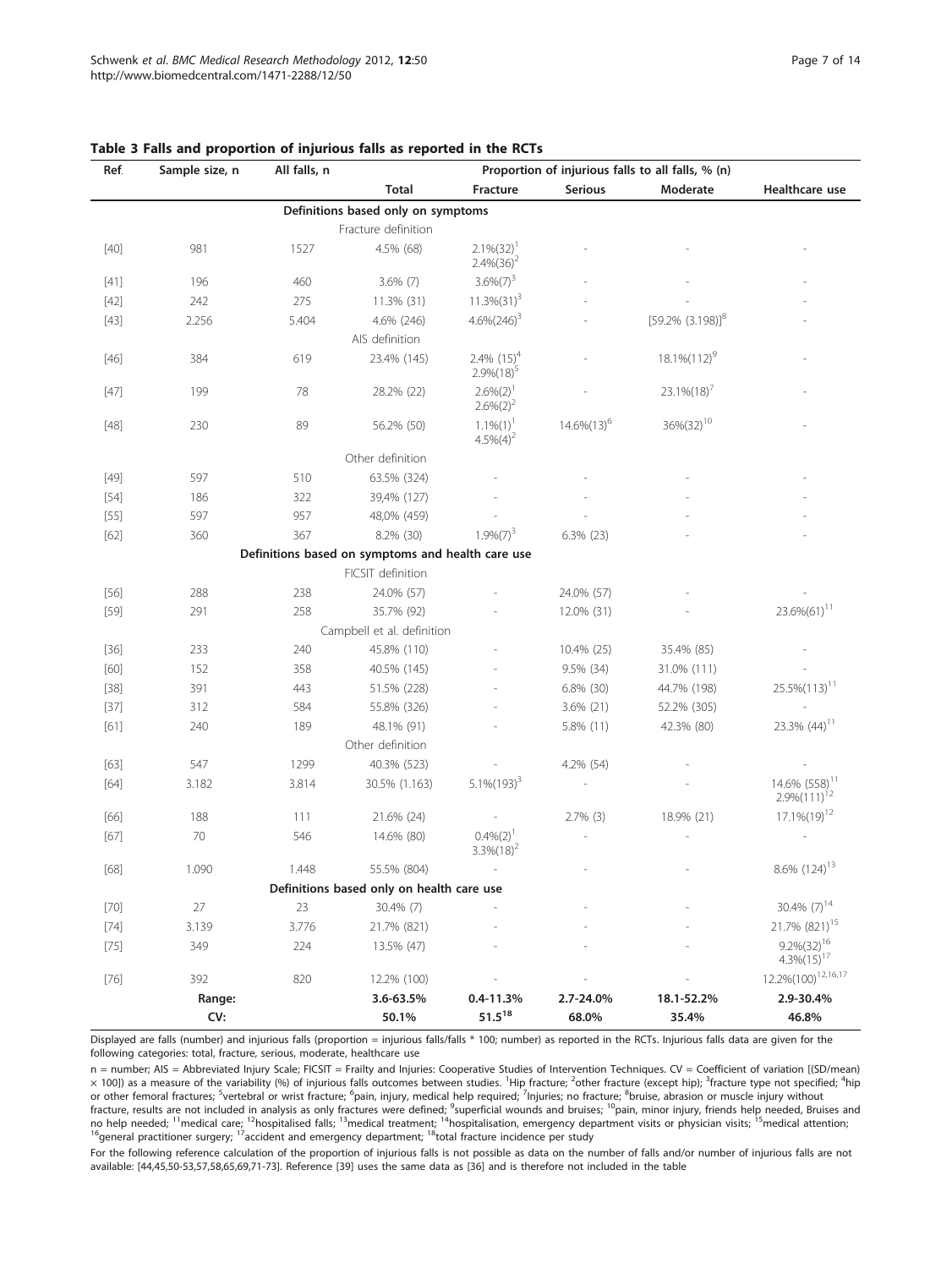<span id="page-7-0"></span>

| Table 4 Methods of summarising injurious fall outcomes |  |  |  |  |
|--------------------------------------------------------|--|--|--|--|
|--------------------------------------------------------|--|--|--|--|

| Data reported                                     | Articles n (%) | Reference                                                                                                                                                                                                                                      |
|---------------------------------------------------|----------------|------------------------------------------------------------------------------------------------------------------------------------------------------------------------------------------------------------------------------------------------|
| Number of participants sustaining injurious falls | 17 (41%)       | [36,38,40,41,47,51,53,55,59,63,65-67,70,72,73,76]                                                                                                                                                                                              |
| Sustaining medical care falls                     | 5(12%)         | [53,59,69,74,75]                                                                                                                                                                                                                               |
| Sustaining fracture falls                         | 11 (27%)       | $[40-44,46,47,53,55,69,75]$                                                                                                                                                                                                                    |
| Number of injurious falls                         | 17 (41%)       | [43,46,48,49,52,54,55,58,59,61,63,64,67,68,71,73,76]                                                                                                                                                                                           |
| Medical care falls                                | 11(27%)        | $[38,39,56,59,61,64,66,68,74-76]$                                                                                                                                                                                                              |
| Fracture falls                                    | 11 (27%)       | [40,42,43,45,52,58,62,64,67,71,76]                                                                                                                                                                                                             |
| Falls requiring hospital admission                | 3(7%)          | [58, 59, 64]                                                                                                                                                                                                                                   |
| Injury rate                                       | 4 (10%)        | [40,52,54,65]                                                                                                                                                                                                                                  |
| Injurious fall rates                              | 8 (20%)        | $[37-39,56,58,61-63]$                                                                                                                                                                                                                          |
| Mean number of injurious falls per participants   | 5(12%)         | [37,40,49,63,67]                                                                                                                                                                                                                               |
| Injurious falls/person time                       | 11 (27%)       | $[40]$ <sup>1</sup> , $[54]$ <sup>1</sup> , $[62]$ <sup>5</sup> , $[38]$ <sup>4</sup> , $[61]$ <sup>2</sup> , $[63]$ <sup>4</sup> , $[68]$ <sup>4</sup> , $[58]$ <sup>4</sup> , $[52]$ <sup>4</sup> , $[2]$ <sup>2</sup> , $[39]$ <sup>4</sup> |
| Serious injury/person time                        | 3(7%)          | $[37,38,63]^{2}$                                                                                                                                                                                                                               |
| Moderate injury/person time                       | 2(5%)          | $[37,38]^{2}$                                                                                                                                                                                                                                  |
| Medical care falls/person time                    | $1(2\%)$       | $[56,68]^{4}$                                                                                                                                                                                                                                  |
| Soft tissue/person time                           | $1(2\%)$       | [52]                                                                                                                                                                                                                                           |
| Hip fracture/person time                          | 2(5%)          | $[40,52]$ <sup>1</sup>                                                                                                                                                                                                                         |
| Other fracture/person time                        | 2(5%)          | $[40,52]$ <sup>1</sup>                                                                                                                                                                                                                         |
| Time to injurious fall event                      | 4 (10%)        | [43, 48, 57, 76]                                                                                                                                                                                                                               |

Methods of fall documentation used in the articles. n = number of studies; calculation of percentages: number of articles used a specific method/total number of articles \* 100; <sup>1</sup>number/1000 persons year; <sup>2</sup>number/persons year; <sup>3</sup>number/10 persons year; <sup>4</sup>number/100 persons year

studies report on both less specific types of injurious falls (e.g. medical care falls) and more specific types of injurious falls (e.g. fracture falls) whereas other studies only report one category.

Beside absolute values, several articles report rates of injurious falls or fall-related injuries. Calculation of rates was inconsistent. Some studies calculated the mean number of injurious falls per participant (n = 5, 12%). A number of studies calculated a particular relationship between a numerator and a denominator, where the denominator included time measurement. Different types of numerators (severity of injury, type of injury such as fracture or soft tissue) and denominators (resident year, 10 resident years, 100 person years, 1000 person years) had been used for calculation (Table 4).

#### **Discussion**

The results of this review highlight that existing fall prevention RCTs substantially vary in their methods of defining, collecting, and reporting injurious falls. No method has to date been implemented as a designated standard. Instead, a variety of approaches to defining and categorising injurious falls are identified. The use of different approaches leads to substantial differences in study results and thus limits the comparability of findings, and makes interpretation difficult.

#### Injurious fall definition

A large variety of definitions, in a number of cases not referenced, are identified in the present review. Some

studies defined only specific injuries, such as fractures, while others collapsed multiple symptoms related to injurious falls into a single definition. The proportion of injurious falls to all falls reported substantially increases if several symptoms of different grades of severity are included into a single definition. For example, Lord [[49](#page-12-0)] defined bruises, strains, cuts and abrasions, back pain and fractures and reported 63.5% of all falls were injurious. In contrast, Becker included only radiologically confirmed fractures resulting in 4.5% being reported as injurious falls. Although some of the differences between studies might be explained by the different populations and settings, the high proportion of injurious falls in the Lord study is most likely due to the inclusion of falls that caused minor injuries [[49](#page-12-0)].

Inconsistent definitions with respect to healthcare use limit the comparability of RCTs, e.g. studies which used the FICSIT definition [[56](#page-12-0),[59](#page-12-0)] included injurious falls predominantly requiring medical care and thus reported lower proportions of injurious falls (24-35.7%) compared to a study [[49](#page-12-0)] which uses definitions based on multiple symptoms (63.5%) not all necessitating medical care use (e.g. abrasion, back pain).

Various definition of healthcare use can be identified ranging from specific interventions such as "suturing" to unspecific terms such as "medical treatment" or "urgent physician visits"and this exacerbates problems in comparing comparability of study outcomes. Methodological problems in injury research with respect to healthcare use have been discussed elsewhere [\[32](#page-12-0)]. If medical care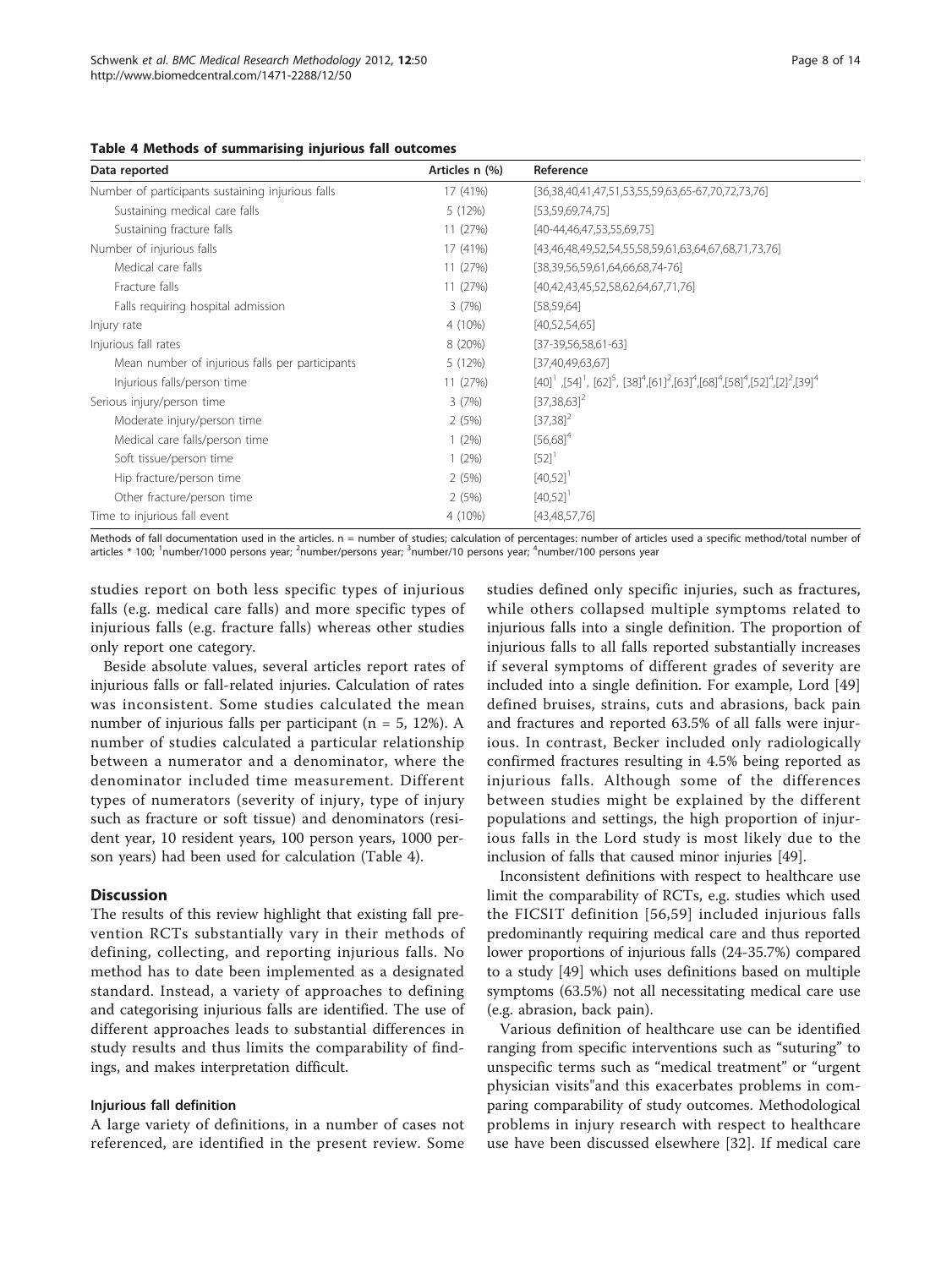services are used as a measure of injury, then the definition of injury becomes entangled with service configuration and policy issues, the type and availability of care and factors that influence care-seeking behaviour, including personality, pain tolerance, and anxiety [[32\]](#page-12-0).

Grouping injuries by severity, as found in several studies included in this review, is important; however, the use of different schemes can lead to confusion and makes it difficult to compare findings [\[32](#page-12-0)]. Authors who used differentiated scales for severity classification such as the AIS (seven categories) [[48](#page-12-0)] summarised single categories into one (e.g. 4-7) either in order to facilitate statistical analysis or to compare results with other studies that used only one or two categories. However, the way severity categories were collapsed differ between studies and hamper the comparability of outcomes. A small change in the definition of injury severity can substantially influence the reported proportion of injurious falls as indicated by the following example: use of the expression "severe sprains" in the FICSIT definition resulted in 12% of falls being serious injurious falls [\[59](#page-12-0)]. In contrast 24% of falls were serious injurious falls were reported if "sprains" (without the word "severe") were defined [[56\]](#page-12-0).

Overall, the adverse impact of the variability in definitions and categorisation systems is reflected by the substantial variation of the proportion of injurious falls across studies. High CVs were found for the proportion of all injurious falls as well as for subgroups or fracture, serious, moderate and healthcare falls. However, one of the major findings of the present review is that a strict standardisation of the definition could substantially enhance comparability of studies. This is reflected by the group of RCTs which defined injurious falls according to Campbell et al. [\[36](#page-12-0)-[39,60,61](#page-12-0)]. Whereas high variation had been obtained between outcomes of all RCTs included in this review, variation was considerably lower across those studies which applied the standardised Campbell et al. definition. This highlights the importance of using a standardised definition in future.

# Methods of collecting injurious falls data

The high variation in proportion of injurious falls found in the present study may not only be due to the varying definitions, but also to different assessment methods. Several studies did not record injurious falls prospectively [[47](#page-12-0),[50,52,58](#page-12-0),[65,](#page-12-0)[71](#page-13-0),[74](#page-13-0)] or did not follow up prospective data collection to verify information on injurious falls, e. g. by phone call [[40,41,46,47](#page-12-0),[53,63,66,](#page-12-0)[68](#page-13-0)]. In addition, periods of recording data by the study centre substantially varied (from three weeks to three months) between studies. Long delay between event and data recording might limit the verification of injurious falls information. Thus, in particular due to short recovery periods of softtissue injuries [[13](#page-11-0)] and memory deficits in the elderly [[79\]](#page-13-0) prospective daily recording in combination with short latency periods for reporting information to the study centre is essential to gather valid information about injurious falls [\[13](#page-11-0)].

Interestingly, we found that those RCTs which had higher consistency in the proportion of injurious falls (RCTs using the Campbell et al. definition) used similar methods for data collection suggesting that a standardised assessment enhances the comparability of results.

Some variation in proportion of injurious falls might be related to the limited standardisation of medical records. Medical reports have been recommended for confirming prospective injurious falls data and verifying severity of injury [[78](#page-13-0)]. Radiological confirmation of fractures has been requested as a gold standard [\[13](#page-11-0)]. However, only 44% of the authors used medical reports as a data source and radiological confirmation of fractures was reported in only 15% of the RCTs included in the review. Accuracy of self-report of fracture is questionable since its agreement with radiologic diagnosis is limited [\[80](#page-13-0)].

Studies differed considerably with respect to the type of patient reports used. Some studies included nursing home reports [[41,52](#page-12-0),[58](#page-12-0)] whereas others only included reports of physicians [[38](#page-12-0),[46,57,60](#page-12-0),[63](#page-12-0)] or emergency departments [[46,57,63](#page-12-0)]. As records can differ in validity [[13](#page-11-0)] this might explain some of the variability, particularly in those studies [[47,52,58](#page-12-0)] which used medical reports as a primary data source.

#### Injurious falls documentation

The way data are summarised differs among articles. Several studies reported on the number of injurious falls or on injurious fallers, whereas others specified fractures or reported on medical care falls. Selection of outcomes depends on the predefinition of specific endpoints such as serious injuries or fractures. For a number of studies the calculation of the proportion of injurious falls was not possible as data on the number of falls and/or injurious falls were not given and only fallers, injurious fall rates or fall rate ratios were reported. Varying numerators (fracture, serious, moderate, healthcare use) and different time denominators (1-1000 years) additionally exacerbate the comparability of outcomes as recently highlighted standardised documentation of injuries is a crucial issue for injury epidemiology and should be implemented in future studies [[81\]](#page-13-0).

# Development of a standardised methodology for future **RCTs**

To date no standardised methodology exists for defining, assessing, and reporting injurious falls in RCTs, and thus needs to be developed for future research.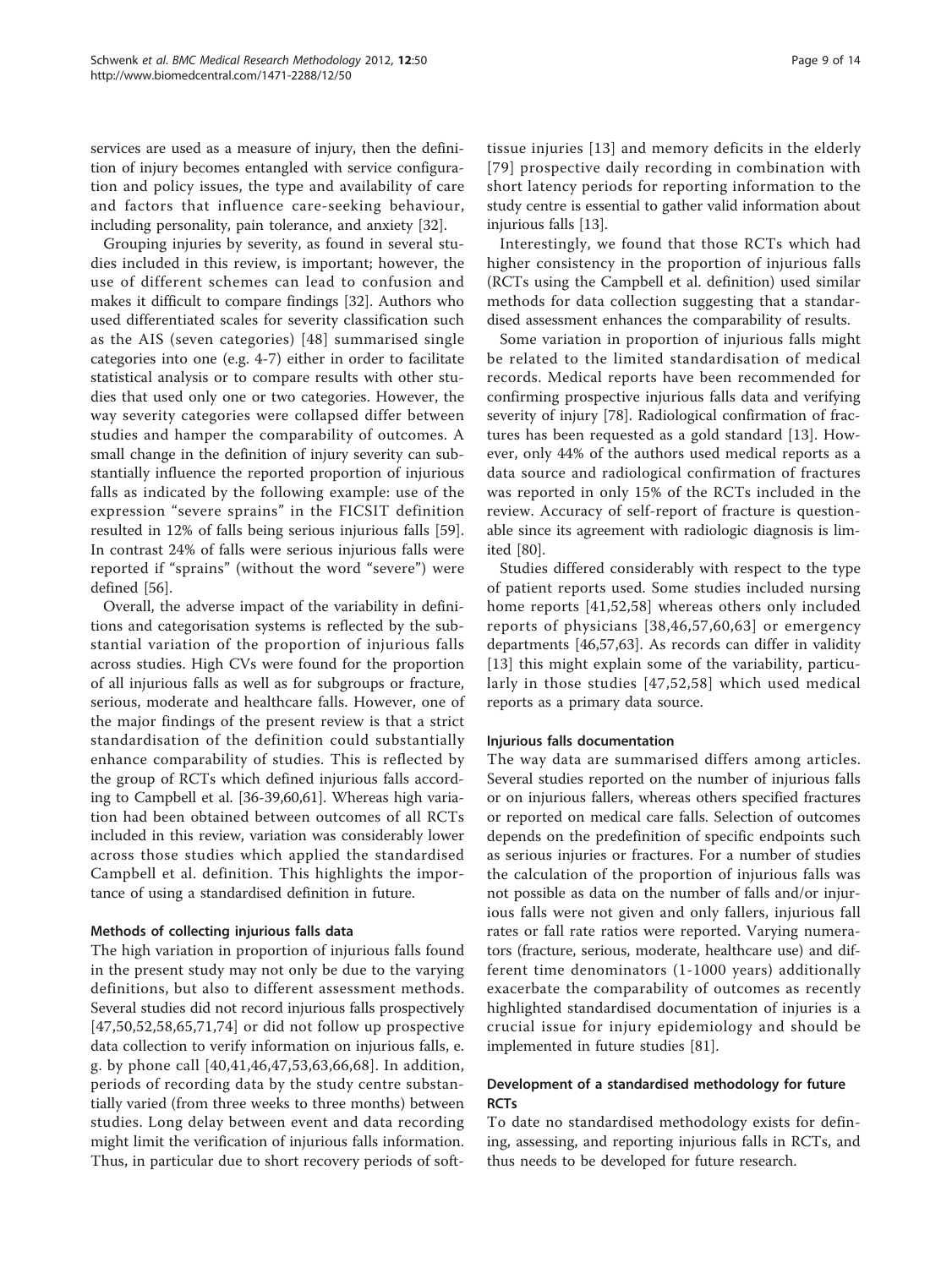The most robust measure of injurious falls is considered to be peripheral fracture rate, verified by radiological evidence [[13,](#page-11-0)[29](#page-12-0)[,78](#page-13-0)]. However, definition of fractures as primary endpoint requires large sample sizes [[29,](#page-12-0)[82](#page-13-0)]. By way of example, we determined sample sizes in order to detect statistically significant differences in outcomes related to falls and injurious falls (Table 5). The calculations demonstrate that, for instance, in a study population with a hip fracture incidence of 3% (medium risk) [[83](#page-13-0)] a sample close to 42.000 study participants would be needed to observe a significant effect of an intervention if it reduced the hip fracture incidence by 15% (significance level 5%, power 80%). Based on this assumption no study in the present review met the requisite sample size calculation disallowing any statement on effectiveness of interventions with respect to falls resulting in hip fracture.

Including a range of fall-related injuries into one definition substantially increases the incidence of injurious falls and thus requires smaller sample sizes to achieve adequate statistical power. However, if several symptoms are included then a proper definition with respect to severity and the use of medical care is essential for comparability of results. Established scales such as the AIS

Table 5 Hypothetical examples of sample size requirements for RCTs of injurious falls prevention by risk group

| Outcome                     | Incidence in study<br>population              | <b>Required sample</b><br>size |
|-----------------------------|-----------------------------------------------|--------------------------------|
|                             | Low risk (25% lower than intermediate risk)   |                                |
| Fallers <sup>1</sup>        | 37.50%                                        | 2246                           |
| $\geq$ 1 injurious<br>falls | 15.00%                                        | 7408                           |
| $\geq$ 1 fractures          | 3.75%                                         | 33222                          |
| $\geq$ 1 hip<br>fractures   | 2.25%                                         | 56168                          |
|                             | Intermediate risk                             |                                |
| Fallers <sup>1</sup>        | 50.00%                                        | 1386                           |
| $\geq$ 1 injurious<br>falls | 20.00%                                        | 5258                           |
| $>1$ fractures              | 5.00%                                         | 24618                          |
| $\geq$ 1 hip<br>fractures   | 3.00%                                         | 41828                          |
|                             | High risk (25% higher than intermediate risk) |                                |
| Fallers <sup>1</sup>        | 62.50%                                        | 868                            |
| $\geq$ 1 injurious<br>falls | 25.00%                                        | 3966                           |
| $\geq$ 1 fractures          | 6.25%                                         | 19456                          |
| $\geq 1$ hip<br>fractures   | 3.75%                                         | 33222                          |

Assumptions for sample size calculation: effect size -15% with respect to all outcomes, statistical power 80%, significance-level 5%, two-sided tests, not adjusted for multiple testing.

<sup>1</sup>Fallers reflect those study participants who experience any fall (injurious or not injurious) during the study period

provide a differentiated severity scoring (7 categories); however, its utility for population-based research is limited due to the time-consuming assignment of scores [[84\]](#page-13-0). In contrast, categorising serious and moderate injurious falls according to the definition of Campbell et al. is feasible, even in large scale studies. It is the most frequent type of definition that has been used consistently in different articles ( $n = 6$ , 15%) included in the review. A meta-analysis, including RCTs and controlled trials, has been successfully conducted on the basis of the Campbell et al. definition [\[24](#page-11-0)].

According to our findings, a comprehensive, standardized system for categorising and defining serious, moderate and minor fall-related injuries by both symptoms and medical care use is recommendable for future RCTs of fall prevention (Table [6](#page-10-0), Figure [2](#page-10-0)). Categories can be chosen for defining specific types on injurious falls depending on the research question and sample size calculation requirements. Each of the categories can be used independently as it is characterised by a standardised definition. Ideally, the injuries in each category should be reported even if a specific study is not powered to detect effects. Reporting all injuries will prevent an outcome bias and the data will be available for future meta-analysis. Data of medical care can be used for focus on cost calculation. A fall-related injury should be classified by an independent person, blind to group allocation.

Accuracy of moderate and minor injurious falls data is lower as the definition of injury becomes entangled with the type and availability of care and factors that influence care-seeking behaviour, including personality, pain tolerance, and anxiety [\[32\]](#page-12-0) (Figure [2](#page-10-0)). However, research on falls causing minor injuries has been highlighted as an important issue as they have also serious consequences such as depression, fear of falling and activity restriction [[14\]](#page-11-0).

Injurious falls data should be collected by prospective daily recording, a minimum of monthly reporting, and telephone or face-to-face interview as recommended in a consensus paper on fall prevention studies [[13\]](#page-11-0). We recommend standardised documentation of injurious falls data as number of injurious falls, number of people sustaining injurious falls, injurious falls rate per personyear of follow-up, and number of people sustaining multiple events [[13\]](#page-11-0). Along with a standardised statistical analysis indicating the absolute risk difference between groups a common data set will improve comparability of future RCTs.

# Limitations

Only RCTs in fall prevention were included in the present review and therefore it reflects the methodological status in this specific research area. We are aware that by this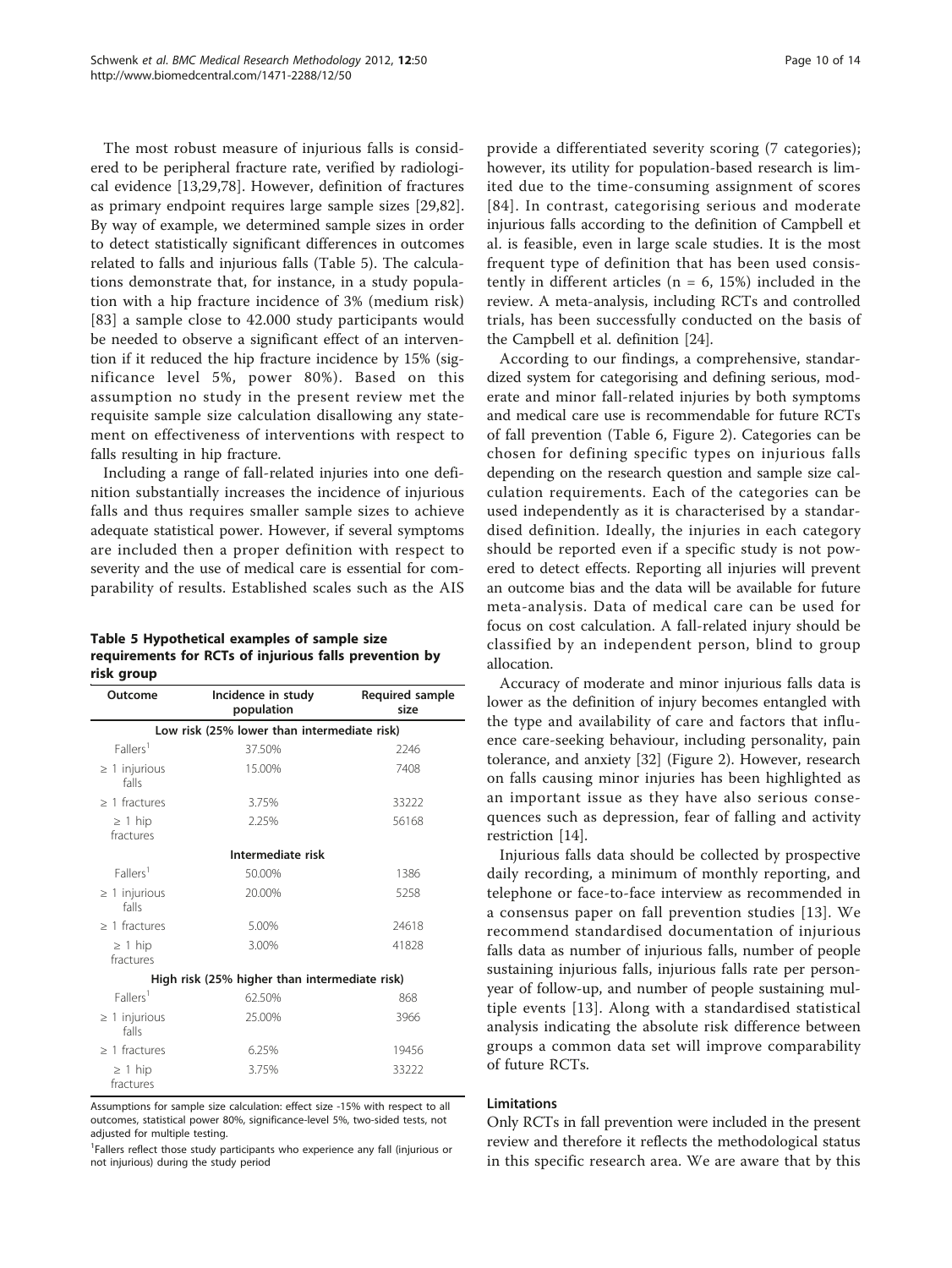| Page 11 of 14 |  |  |  |  |
|---------------|--|--|--|--|
|---------------|--|--|--|--|

| Category               | <b>Definition</b>                                                                                                                                                       |
|------------------------|-------------------------------------------------------------------------------------------------------------------------------------------------------------------------|
| a - serious injury     | medically recorded fracture, head or internal injury requiring accident and emergency or inpatient treatment                                                            |
| b - moderate<br>injury | wounds, bruises, sprains, cuts requiring a medical/health professional examination such as physical examination, x-ray, suture                                          |
| c - minor injury       | minor bruises or abrasions not requiring health professional assistance; reduction in physical function (e.g. due to pain, fear of<br>falling) for at least three days. |
| d - no injury          | no physical injury detected                                                                                                                                             |

<span id="page-10-0"></span>Table 6 Standardized system for categorizing and defining fall-related injuries

pre-selection relevant data, including epidemiological sources may not have been considered. We also note that our inclusion only of papers that defined their terms may have resulted in exclusion of papers where the outcome might be considered self-evident, for example we may have underreported the number of papers reporting fracture if fracture was not defined as an injury.

# Conclusion

To date, no method has been defined as an international standard for RCTs in the field of fall prevention. Defining serious and moderate injurious falls according to Campbell et al. is the most frequently used methodology in RCTs to date and allow a comparison of study results. On the basis of this methodology we developed a standardised system for defining different categories of injuries which is feasible also in large scale studies. We recommend use of this system in future studies to reach a consensus on injurious falls methodology.

#### What is already known on this subject

• The combination of single randomised controlled trials in meta-analyses may help to generate evidence based data on specific prevention strategies to reduce injurious falls.

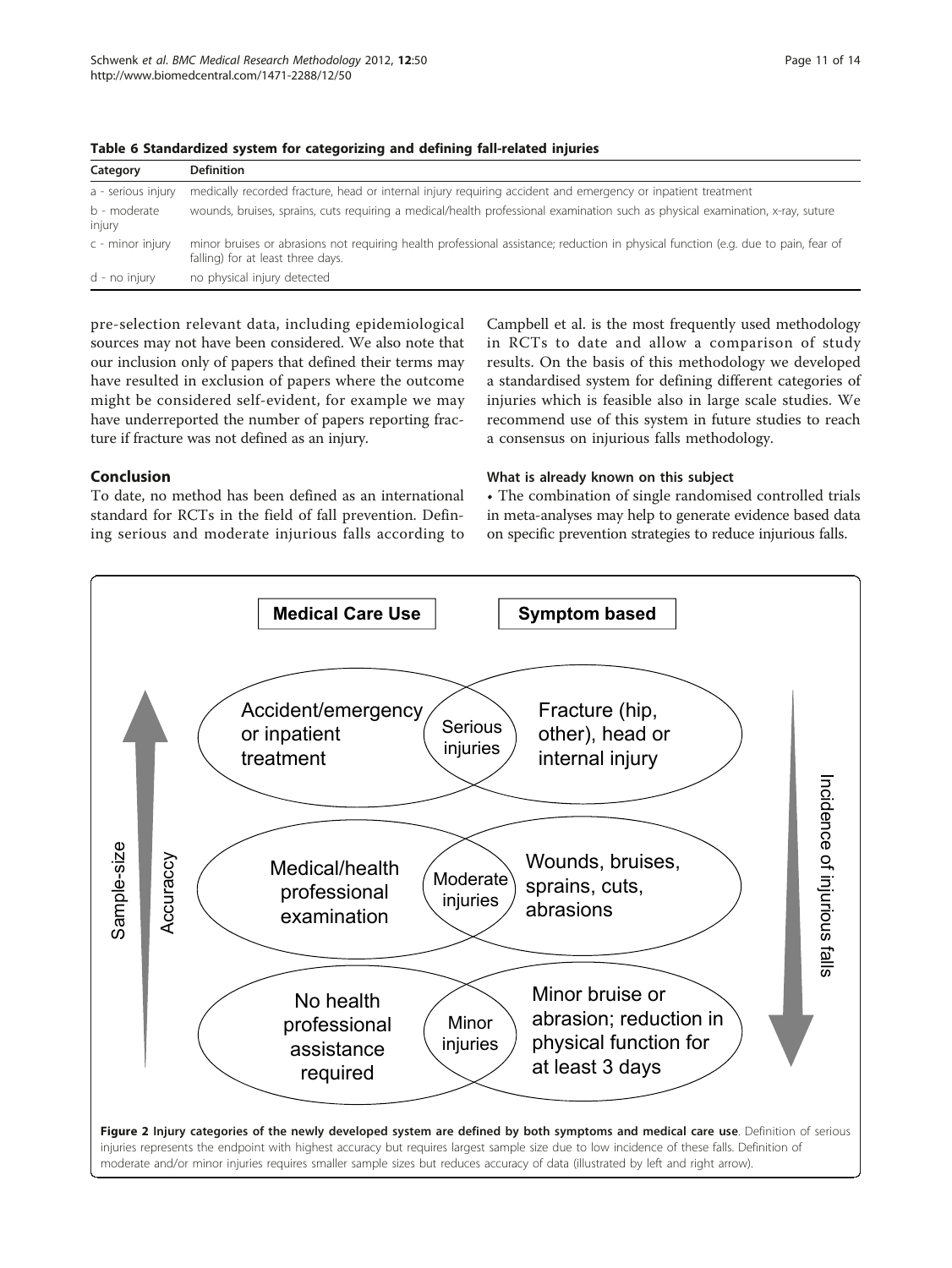<span id="page-11-0"></span>• The standardisation of the assessment methodology and case definition represents a major precondition for the conduction of meta-analyses.

• International guidelines provide recommendations for the standardisation of falls methodology; however, injurious falls have not been targeted.

#### What this study adds

• The definitions and methods used to measure and document injurious falls substantially vary in existing randomised controlled trials on fall prevention and thus hampering the comparability of study results and the conduction of meta-analyses.

• Our results highlight that the use of a standardised definition of injurious falls leads to a higher concurrence in study outcomes.

• Based on our results we recommend use of a standardised methodology in future randomised controlled trials including a comprehensive system for categorising and defining injurious falls and standardised methods of collecting and reporting on injurious falls data.

#### Funding

This study was supported by the Dietmar Hopp Stiftung, the Klaus Tschira Stiftung, the Robert Bosch Stiftung and the Landesgraduiertenförderung Baden-Württemberg.

#### Author details

1 Department of Geriatric Research, AGAPLESION Bethanien-Hospital/Geriatric Center at the University of Heidelberg, Rohrbacherstr.149, Heidelberg 69126, Germany. <sup>2</sup>Network Aging Research, University of Heidelberg, Heidelberg, Germany. <sup>3</sup>Division of Clinical Epidemiology and Aging Research, German Cancer Research Center Heidelberg, Heidelberg, Germany. <sup>4</sup>School of Nursing, Midwifery and Social Work and Manchester Academic Health Sciences Centre, University of Manchester, Manchester, UK.

#### Authors' contributions

MS: development of study concept and design, preparation of manuscript, interpretation of data, statistical analysis; AL: literature search, study selection, interpretation of data, preparation of manuscript, development of study design; CS: literature search, study selection, critical revision of manuscript; RRM: literature search; GM: literature search, study selection, critical revision of manuscript; CT: critical revision of manuscript; KH: study selection, development of study concept and design, critical revision of manuscript. All authors including PO contributed to the interpretation of data, drafting the article and final approval of published version. All authors read and approved the final manuscript.

#### Competing interests

The authors declare that they have no competing interests.

Received: 22 September 2011 Accepted: 17 April 2012 Published: 17 April 2012

#### References

- Hausdorff JM, Rios DA, Edelberg HK: [Gait variability and fall risk in](http://www.ncbi.nlm.nih.gov/pubmed/11494184?dopt=Abstract) [community-living older adults: a 1-year prospective study.](http://www.ncbi.nlm.nih.gov/pubmed/11494184?dopt=Abstract) Arch Phys Med Rehabil 2001, 82(8):1050-1056.
- 2. Tinetti ME, Speechley M, Ginter SF: [Risk factors for falls among elderly](http://www.ncbi.nlm.nih.gov/pubmed/3205267?dopt=Abstract) [persons living in the community.](http://www.ncbi.nlm.nih.gov/pubmed/3205267?dopt=Abstract) N Engl J Med 1988, 319(26):1701-1707.
- Tinetti ME, Williams CS: [The effect of falls and fall injuries on functioning](http://www.ncbi.nlm.nih.gov/pubmed/9520917?dopt=Abstract) [in community-dwelling older persons.](http://www.ncbi.nlm.nih.gov/pubmed/9520917?dopt=Abstract) J Gerontol A Biol Sci Med Sci 1998, 53(2):M112-M119.
- 4. Oakley A, Dawson MF, Holland J, Arnold S, Cryer C, Doyle Y, Rice J, Hodgson CR, Sowden A, Sheldon T, et al: [Preventing falls and subsequent](http://www.ncbi.nlm.nih.gov/pubmed/10164150?dopt=Abstract) [injury in older people.](http://www.ncbi.nlm.nih.gov/pubmed/10164150?dopt=Abstract) Qual Health Care 1996, 5(4):243-249.
- 5. van Weel C, Vermeulen H, van den Bosch W: [Falls, a community care](http://www.ncbi.nlm.nih.gov/pubmed/7791442?dopt=Abstract) [perspective.](http://www.ncbi.nlm.nih.gov/pubmed/7791442?dopt=Abstract) Lancet 1995, 345(8964):1549-1551.
- 6. Alexander BH, Rivara FP, Wolf ME: [The cost and frequency of](http://www.ncbi.nlm.nih.gov/pubmed/1609903?dopt=Abstract) [hospitalization for fall-related injuries in older adults.](http://www.ncbi.nlm.nih.gov/pubmed/1609903?dopt=Abstract) Am J Public Health 1992, 82(7):1020-1023.
- 7. Gillespie LD, Robertson MC, Gillespie WJ, Lamb SE, Gates S, Cumming RG, Rowe BH: [Interventions for preventing falls in older people living in the](http://www.ncbi.nlm.nih.gov/pubmed/19370674?dopt=Abstract) [community.](http://www.ncbi.nlm.nih.gov/pubmed/19370674?dopt=Abstract) Cochrane Database Syst Rev 2009, 2:CD007146.
- 8. Kannus P, Sievanen H, Palvanen M, Jarvinen T, Parkkari J: [Prevention of falls](http://www.ncbi.nlm.nih.gov/pubmed/16310556?dopt=Abstract) [and consequent injuries in elderly people.](http://www.ncbi.nlm.nih.gov/pubmed/16310556?dopt=Abstract) Lancet 2005, 366(9500):1885-1893.
- 9. Rubenstein LZ: [Falls in older people: epidemiology, risk factors and](http://www.ncbi.nlm.nih.gov/pubmed/16926202?dopt=Abstract) [strategies for prevention.](http://www.ncbi.nlm.nih.gov/pubmed/16926202?dopt=Abstract) Age Ageing 2006, 35(Suppl 2):ii37-ii41.
- 10. Sattin RW, Lambert Huber DA, DeVito CA, Rodriguez JG, Ros A, Bacchelli S, Stevens JA, Waxweiler RJ: [The incidence of fall injury events among the](http://www.ncbi.nlm.nih.gov/pubmed/2343855?dopt=Abstract) [elderly in a defined population.](http://www.ncbi.nlm.nih.gov/pubmed/2343855?dopt=Abstract) Am J Epidemiol 1990, 131(6):1028-1037.
- 11. Tinetti ME, Doucette J, Claus E, Marottoli R: [Risk factors for serious injury](http://www.ncbi.nlm.nih.gov/pubmed/7594154?dopt=Abstract) [during falls by older persons in the community.](http://www.ncbi.nlm.nih.gov/pubmed/7594154?dopt=Abstract) J Am Geriatr Soc 1995, 43(11):1214-1221.
- 12. Davis JC, Robertson MC, Ashe MC, Liu-Ambrose T, Khan KM, Marra CA: [International comparison of cost of falls in older adults living in the](http://www.ncbi.nlm.nih.gov/pubmed/20195846?dopt=Abstract) [community: a systematic review.](http://www.ncbi.nlm.nih.gov/pubmed/20195846?dopt=Abstract) Osteoporos Int 2010, 21(8):1295-1306.
- 13. Lamb SE, Jorstad-Stein EC, Hauer K, Becker C: [Development of a common](http://www.ncbi.nlm.nih.gov/pubmed/16137297?dopt=Abstract) [outcome data set for fall injury prevention trials: the Prevention of Falls](http://www.ncbi.nlm.nih.gov/pubmed/16137297?dopt=Abstract) [Network Europe consensus.](http://www.ncbi.nlm.nih.gov/pubmed/16137297?dopt=Abstract) J Am Geriatr Soc 2005, 53(9):1618-1622.
- 14. Todd C, Skelton D: What are the main risk factors for falls among older people and what are the most effective interventions to prevent these falls? Copenhagen: WHO Regional Office for Europe (Health Evidence Network report); 2004.
- 15. Chang JT, Morton SC, Rubenstein LZ, Mojica WA, Maglione M, Suttorp MJ, Roth EA, Shekelle PG: [Interventions for the prevention of falls in older](http://www.ncbi.nlm.nih.gov/pubmed/15031239?dopt=Abstract) [adults: systematic review and meta-analysis of randomised clinical trials.](http://www.ncbi.nlm.nih.gov/pubmed/15031239?dopt=Abstract) BMJ 2004, 328(7441):680.
- 16. Costello E, Edelstein JE: [Update on falls prevention for community](http://www.ncbi.nlm.nih.gov/pubmed/19235116?dopt=Abstract)[dwelling older adults: review of single and multifactorial intervention](http://www.ncbi.nlm.nih.gov/pubmed/19235116?dopt=Abstract) [programs.](http://www.ncbi.nlm.nih.gov/pubmed/19235116?dopt=Abstract) J Rehabil Res Dev 2008, 45(8):1135-1152.
- 17. Cusimano MD, Kwok J, Spadafora K: [Effectiveness of multifaceted fall](http://www.ncbi.nlm.nih.gov/pubmed/18388232?dopt=Abstract)[prevention programs for the elderly in residential care.](http://www.ncbi.nlm.nih.gov/pubmed/18388232?dopt=Abstract) Inj Prev 2008, 14(2):113-122.
- 18. Sherrington C, Whitney JC, Lord SR, Herbert RD, Cumming RG, Close JC: [Effective exercise for the prevention of falls: a systematic review and](http://www.ncbi.nlm.nih.gov/pubmed/19093923?dopt=Abstract) [meta-analysis.](http://www.ncbi.nlm.nih.gov/pubmed/19093923?dopt=Abstract) J Am Geriatr Soc 2008, 56(12):2234-2243.
- 19. Gardner MM, Robertson MC, Campbell AJ: [Exercise in preventing falls and](http://www.ncbi.nlm.nih.gov/pubmed/10690444?dopt=Abstract) [fall related injuries in older people: a review of randomised controlled](http://www.ncbi.nlm.nih.gov/pubmed/10690444?dopt=Abstract) [trials.](http://www.ncbi.nlm.nih.gov/pubmed/10690444?dopt=Abstract) Br J Sports Med 2000, 34(1):7-17.
- 20. Lin MR, Hwang HF, Wang YW, Chang SH, Wolf SL: [Community-based tai](http://www.ncbi.nlm.nih.gov/pubmed/16959668?dopt=Abstract) [chi and its effect on injurious falls, balance, gait, and fear of falling in](http://www.ncbi.nlm.nih.gov/pubmed/16959668?dopt=Abstract) [older people.](http://www.ncbi.nlm.nih.gov/pubmed/16959668?dopt=Abstract) Phys Ther 2006, 86(9):1189-1201.
- 21. McClure R, Turner C, Peel N, Spinks A, Eakin E, Hughes K: [Population-based](http://www.ncbi.nlm.nih.gov/pubmed/15674948?dopt=Abstract) [interventions for the prevention of fall-related injuries in older people.](http://www.ncbi.nlm.nih.gov/pubmed/15674948?dopt=Abstract) Cochrane Database Syst Rev 2005, 1:CD004441.
- 22. Province MA, Hadley EC, Hornbrook MC, Lipsitz LA, Miller JP, Mulrow CD, Ory MG, Sattin RW, Tinetti ME, Wolf SL: [The effects of exercise on falls in](http://www.ncbi.nlm.nih.gov/pubmed/7715058?dopt=Abstract) [elderly patients. A preplanned meta-analysis of the FICSIT Trials. Frailty](http://www.ncbi.nlm.nih.gov/pubmed/7715058?dopt=Abstract) [and Injuries: Cooperative Studies of Intervention Techniques.](http://www.ncbi.nlm.nih.gov/pubmed/7715058?dopt=Abstract) JAMA 1995, 273(17):1341-1347.
- 23. Sydenham E: [Systematic reviews on preventing fall-related injuries in](http://www.ncbi.nlm.nih.gov/pubmed/18676789?dopt=Abstract) [older people.](http://www.ncbi.nlm.nih.gov/pubmed/18676789?dopt=Abstract) Inj Prev 2008, 14(4):274.
- 24. Robertson MC, Campbell AJ, Gardner MM, Devlin N: [Preventing injuries in](http://www.ncbi.nlm.nih.gov/pubmed/12028179?dopt=Abstract) [older people by preventing falls: a meta-analysis of individual-level data.](http://www.ncbi.nlm.nih.gov/pubmed/12028179?dopt=Abstract) J Am Geriatr Soc 2002, 50(5):905-911
- 25. Lyons RA, John A, Brophy S, Jones SJ, Johansen A, Kemp A, Lannon S, Patterson J, Rolfe B, Sander LV, et al: [Modification of the home](http://www.ncbi.nlm.nih.gov/pubmed/17054179?dopt=Abstract) [environment for the reduction of injuries.](http://www.ncbi.nlm.nih.gov/pubmed/17054179?dopt=Abstract) Cochrane Database Syst Rev 2006, 4:CD003600.
- 26. Rapp K, Lamb SE, Erhardt-Beer L, Lindemann U, Rissmann U, Klenk J, Becker C: [Effect of a statewide fall prevention program on incidence of](http://www.ncbi.nlm.nih.gov/pubmed/20002505?dopt=Abstract)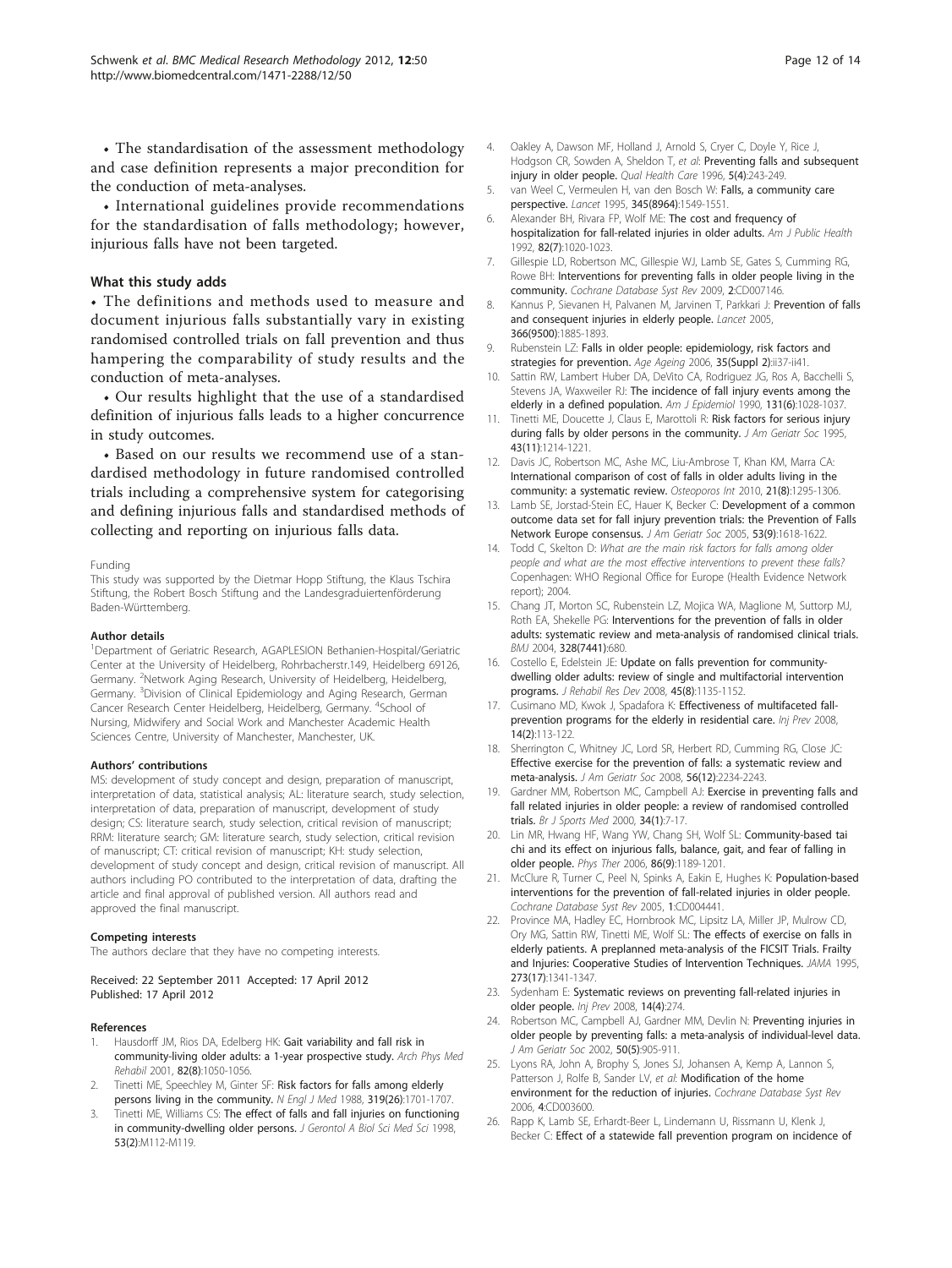<span id="page-12-0"></span>[femoral fractures in residents of long-term care facilities.](http://www.ncbi.nlm.nih.gov/pubmed/20002505?dopt=Abstract) J Am Geriatr Soc 2010, 58(1):70-75.

- 27. Rubenstein LZ, Josephson KR, Robbins AS: [Falls in the nursing home.](http://www.ncbi.nlm.nih.gov/pubmed/8053619?dopt=Abstract) Ann Intern Med 1994, 121(6):442-451.
- 28. Stevens JA, Corso PS, Finkelstein EA, Miller TR: [The costs of fatal and non](http://www.ncbi.nlm.nih.gov/pubmed/17018668?dopt=Abstract)[fatal falls among older adults.](http://www.ncbi.nlm.nih.gov/pubmed/17018668?dopt=Abstract) Inj Prev 2006, 12(5):290-295.
- 29. Karlsson M: [Does exercise reduce the burden of fractures? A review.](http://www.ncbi.nlm.nih.gov/pubmed/12553521?dopt=Abstract) Acta Orthop Scand 2002, 73(6):691-705.
- 30. Crowther M, Lim W, Crowther MA: [Systematic review and meta-analysis](http://www.ncbi.nlm.nih.gov/pubmed/20656933?dopt=Abstract) [methodology.](http://www.ncbi.nlm.nih.gov/pubmed/20656933?dopt=Abstract) Blood 2010, 116(17):3140-3146.
- 31. Hauer K, Lamb SE, Jorstad EC, Todd C, Becker C: [Systematic review of](http://www.ncbi.nlm.nih.gov/pubmed/16364930?dopt=Abstract) [definitions and methods of measuring falls in randomised controlled fall](http://www.ncbi.nlm.nih.gov/pubmed/16364930?dopt=Abstract) [prevention trials.](http://www.ncbi.nlm.nih.gov/pubmed/16364930?dopt=Abstract) Age Ageing 2006, 35(1):5-10.
- 32. Cummings P, Koepsell TD, Mueller BA: [Methodological challenges in injury](http://www.ncbi.nlm.nih.gov/pubmed/7639878?dopt=Abstract) [epidemiology and injury prevention research.](http://www.ncbi.nlm.nih.gov/pubmed/7639878?dopt=Abstract) Annu Rev Public Health 1995, 16:381-400.
- 33. Butler M, Kerse N, Todd M: [Circumstances and consequences of falls in](http://www.ncbi.nlm.nih.gov/pubmed/15477905?dopt=Abstract) [residential care: the New Zealand story.](http://www.ncbi.nlm.nih.gov/pubmed/15477905?dopt=Abstract) N Z Med J 2004, 117(1202): U1076.
- 34. Haywood KL, Hargreaves J, White R, Lamb SE: [Reviewing measures of](http://www.ncbi.nlm.nih.gov/pubmed/15189399?dopt=Abstract) [outcome: reliability of data extraction.](http://www.ncbi.nlm.nih.gov/pubmed/15189399?dopt=Abstract) J Eval Clin Pract 2004, 10(2):329-337.
- 35. Bland JM: An Introduction to Medical Statistics. 3 edition. Oxford: Oxford University Press; 1995.
- 36. Campbell AJ, Robertson MC, Gardner MM, Norton RN, Tilyard MW, Buchner DM: [Randomised controlled trial of a general practice](http://www.ncbi.nlm.nih.gov/pubmed/9366737?dopt=Abstract) [programme of home based exercise to prevent falls in elderly women.](http://www.ncbi.nlm.nih.gov/pubmed/9366737?dopt=Abstract) BMJ 1997, 315(7115):1065-1069.
- 37. Elley CR, Robertson MC, Garrett S, Kerse NM, McKinlay E, Lawton B, Moriarty H, Moyes SA, Campbell AJ: [Effectiveness of a falls-and-fracture](http://www.ncbi.nlm.nih.gov/pubmed/18808597?dopt=Abstract) [nurse coordinator to reduce falls: a randomized, controlled trial of at-risk](http://www.ncbi.nlm.nih.gov/pubmed/18808597?dopt=Abstract) [older adults.](http://www.ncbi.nlm.nih.gov/pubmed/18808597?dopt=Abstract) J Am Geriatr Soc 2008, 56(8):1383-1389.
- 38. Campbell AJ, Robertson MC, La Grow SJ, Kerse NM, Sanderson GF, Jacobs RJ, Sharp DM, Hale LA: [Randomised controlled trial of prevention](http://www.ncbi.nlm.nih.gov/pubmed/16183652?dopt=Abstract) of falls in people aged  $>$  or = 75 with severe visual impairment: the VIP [trial.](http://www.ncbi.nlm.nih.gov/pubmed/16183652?dopt=Abstract) BMJ 2005, 331(7520):817.
- 39. Robertson MC, Devlin N, Scuffham P, Gardner MM, Buchner DM, Campbell AJ: [Economic evaluation of a community based exercise](http://www.ncbi.nlm.nih.gov/pubmed/11449021?dopt=Abstract) [programme to prevent falls.](http://www.ncbi.nlm.nih.gov/pubmed/11449021?dopt=Abstract) J Epidemiol Community Health 2001, 55(8):600-606.
- 40. Becker C, Kron M, Lindemann U, Sturm E, Eichner B, Walter-Jung B, Nikolaus T: [Effectiveness of a multifaceted intervention on falls in](http://www.ncbi.nlm.nih.gov/pubmed/12588573?dopt=Abstract) nursing [home residents.](http://www.ncbi.nlm.nih.gov/pubmed/12588573?dopt=Abstract) J Am Geriatr Soc 2003, 51(3):306-313.
- 41. Dyer CA, Taylor GJ, Reed M, Robertson DR, Harrington R: [Falls prevention](http://www.ncbi.nlm.nih.gov/pubmed/15381507?dopt=Abstract) [in residential care homes: a randomised controlled trial.](http://www.ncbi.nlm.nih.gov/pubmed/15381507?dopt=Abstract) Age Ageing 2004, 33(6):596-602.
- 42. Pfeifer M, Begerow B, Minne HW, Suppan K, Fahrleitner-Pammer A, Dobnig H: [Effects of a long-term vitamin D and calcium](http://www.ncbi.nlm.nih.gov/pubmed/18629569?dopt=Abstract) [supplementation on falls and parameters of muscle function in](http://www.ncbi.nlm.nih.gov/pubmed/18629569?dopt=Abstract) [community-dwelling older individuals.](http://www.ncbi.nlm.nih.gov/pubmed/18629569?dopt=Abstract) Osteoporos Int 2009, 20(2):315-322.
- 43. Sanders KM, Stuart AL, Williamson EJ, Simpson JA, Kotowicz MA, Young D, Nicholson GC: [Annual high-dose oral vitamin D and falls and fractures in](http://www.ncbi.nlm.nih.gov/pubmed/20460620?dopt=Abstract) [older women: a randomized controlled trial.](http://www.ncbi.nlm.nih.gov/pubmed/20460620?dopt=Abstract) JAMA 2010, 303(18):1815-1822.
- 44. De Vries OJ, Peeters GMEE, Elders PJM, Muller M, Knol DL, Danner SA, Bouter LM, Lips P: [Multifactorial intervention to reduce falls in older](http://www.ncbi.nlm.nih.gov/pubmed/20625015?dopt=Abstract) [people at high risk of recurrent falls: A randomized controlled trial.](http://www.ncbi.nlm.nih.gov/pubmed/20625015?dopt=Abstract) Arch Intern Med 2010, 170(13):1110-1117.
- 45. Kemmler W, Von Stengel S, Engelke K, Haberle L, Kalender WA: [Exercise](http://www.ncbi.nlm.nih.gov/pubmed/20101013?dopt=Abstract) [effects on bone mineral density, falls, coronary risk factors, and health](http://www.ncbi.nlm.nih.gov/pubmed/20101013?dopt=Abstract) [care costs in older women: The randomized controlled senior fitness](http://www.ncbi.nlm.nih.gov/pubmed/20101013?dopt=Abstract) [and prevention \(SEFIP\) study.](http://www.ncbi.nlm.nih.gov/pubmed/20101013?dopt=Abstract) Arch Intern Med 2010, 170(2):179-185.
- 46. Jensen J, Lundin-Olsson L, Nyberg L, Gustafson Y: [Fall and injury](http://www.ncbi.nlm.nih.gov/pubmed/12020141?dopt=Abstract) [prevention in older people living in residential care facilities. A cluster](http://www.ncbi.nlm.nih.gov/pubmed/12020141?dopt=Abstract) [randomized trial.](http://www.ncbi.nlm.nih.gov/pubmed/12020141?dopt=Abstract) Ann Intern Med 2002, 136(10):733-741.
- 47. Stenvall M, Olofsson B, Lundstrom M, Englund U, Borssen B, Svensson O, Nyberg L, Gustafson Y: [A multidisciplinary, multifactorial intervention](http://www.ncbi.nlm.nih.gov/pubmed/17061151?dopt=Abstract) [program reduces postoperative falls and injuries after femoral neck](http://www.ncbi.nlm.nih.gov/pubmed/17061151?dopt=Abstract) [fracture.](http://www.ncbi.nlm.nih.gov/pubmed/17061151?dopt=Abstract) Osteoporos Int 2007, 18(2):167-175.
- 48. Reinsch S, MacRae P, Lachenbruch PA, Tobis JS: [Attempts to prevent falls](http://www.ncbi.nlm.nih.gov/pubmed/1427246?dopt=Abstract) [and injury: a prospective community study.](http://www.ncbi.nlm.nih.gov/pubmed/1427246?dopt=Abstract) Gerontologist 1992, 32(4):450-456.
- 49. Lord SR, Tiedemann A, Chapman K, Munro B, Murray SM, Gerontology M, Ther GR, Sherrington C: [The effect of an individualized fall prevention](http://www.ncbi.nlm.nih.gov/pubmed/16078954?dopt=Abstract) [program on fall risk and falls in older people: a randomized, controlled](http://www.ncbi.nlm.nih.gov/pubmed/16078954?dopt=Abstract) [trial.](http://www.ncbi.nlm.nih.gov/pubmed/16078954?dopt=Abstract) J Am Geriatr Soc 2005, 53(8):1296-1304.
- 50. Barnett A, Smith B, Lord SR, Williams M, Baumand A: [Community-based](http://www.ncbi.nlm.nih.gov/pubmed/12851185?dopt=Abstract) [group exercise improves balance and reduces falls in at-risk older](http://www.ncbi.nlm.nih.gov/pubmed/12851185?dopt=Abstract) [people: a randomised controlled trial.](http://www.ncbi.nlm.nih.gov/pubmed/12851185?dopt=Abstract) Age Ageing 2003, 32(4):407-414.
- 51. Means KM, Rodell DE, O'Sullivan PS: [Balance, mobility, and falls among](http://www.ncbi.nlm.nih.gov/pubmed/15785256?dopt=Abstract) [community-dwelling elderly persons: effects of a rehabilitation exercise](http://www.ncbi.nlm.nih.gov/pubmed/15785256?dopt=Abstract) [program.](http://www.ncbi.nlm.nih.gov/pubmed/15785256?dopt=Abstract) Am J Phys Med Rehabil 2005, 84(4):238-250.
- Ray WA, Taylor JA, Brown AK, Gideon P, Hall K, Arbogast P, Meredith S: [Prevention of fall-related injuries in long-term care: a randomized](http://www.ncbi.nlm.nih.gov/pubmed/16246997?dopt=Abstract) [controlled trial of staff education.](http://www.ncbi.nlm.nih.gov/pubmed/16246997?dopt=Abstract) Arch Intern Med 2005, 165(19):2293-2298.
- 53. Ashburn A, Fazakarley L, Ballinger C, Pickering R, McLellan LD, Fitton C: [A](http://www.ncbi.nlm.nih.gov/pubmed/17119004?dopt=Abstract) randomised [controlled trial of a home based exercise programme to](http://www.ncbi.nlm.nih.gov/pubmed/17119004?dopt=Abstract) [reduce the risk of falling among people with Parkinson](http://www.ncbi.nlm.nih.gov/pubmed/17119004?dopt=Abstract)'s disease. J Neurol Neurosurg Psychiatry 2007, 78(7):678-684.
- 54. Blalock SJ, Casteel C, Roth MT, Ferreri S, Demby KB, Shankar V: [Impact of](http://www.ncbi.nlm.nih.gov/pubmed/21335296?dopt=Abstract) [enhanced pharmacologic care on the prevention of falls: A randomized](http://www.ncbi.nlm.nih.gov/pubmed/21335296?dopt=Abstract) [controlled trial.](http://www.ncbi.nlm.nih.gov/pubmed/21335296?dopt=Abstract) Am J Geriatr Pharmacother 2010, 8(5):428-440.
- 55. Haran MJ, Cameron ID, Ivers RQ, Simpson JM, Lee BB, Tanzer M, Porwal M, Kwan MM, Severino C, Lord SR: Effect on falls of providing single lens distance vision glasses to multifocal glasses wearers: VISIBLE randomised controlled trial. BMJ (Clin Res Ed) 2010, 340:c2265.
- 56. Rizzo JA, Baker DI, McAvay G, Tinetti ME: [The cost-effectiveness of a](http://www.ncbi.nlm.nih.gov/pubmed/8792783?dopt=Abstract) [multifactorial targeted prevention program for falls among community](http://www.ncbi.nlm.nih.gov/pubmed/8792783?dopt=Abstract) [elderly persons.](http://www.ncbi.nlm.nih.gov/pubmed/8792783?dopt=Abstract) Med Care 1996, 34(9):954-969.
- Wolf SL, Barnhart HX, Kutner NG, McNeely E, Coogler C, Xu T: [Reducing](http://www.ncbi.nlm.nih.gov/pubmed/8617895?dopt=Abstract) [frailty and falls in older persons: an investigation of Tai Chi and](http://www.ncbi.nlm.nih.gov/pubmed/8617895?dopt=Abstract) [computerized balance training. Atlanta FICSIT Group. Frailty and Injuries:](http://www.ncbi.nlm.nih.gov/pubmed/8617895?dopt=Abstract) [Cooperative Studies of Intervention Techniques.](http://www.ncbi.nlm.nih.gov/pubmed/8617895?dopt=Abstract) J Am Geriatr Soc 1996, 44(5):489-497.
- 58. Ray WA, Taylor JA, Meador KG, Thapa PB, Brown AK, Kajihara HK, Davis C, Gideon P, Griffin MR: [A randomized trial of a consultation service to](http://www.ncbi.nlm.nih.gov/pubmed/9268276?dopt=Abstract) [reduce falls in nursing homes.](http://www.ncbi.nlm.nih.gov/pubmed/9268276?dopt=Abstract) JAMA 1997, 278(7):557-562.
- 59. Tinetti ME, Baker DI, McAvay G, Claus EB, Garrett P, Gottschalk M, Koch ML, Trainor K, Horwitz RI: [A multifactorial intervention to reduce the risk of](http://www.ncbi.nlm.nih.gov/pubmed/8078528?dopt=Abstract) [falling among elderly people living in the community.](http://www.ncbi.nlm.nih.gov/pubmed/8078528?dopt=Abstract) N Engl J Med 1994, 331(13):821-827.
- 60. Campbell AJ, Robertson MC, Gardner MM, Norton RN, Buchner DM: [Falls](http://www.ncbi.nlm.nih.gov/pubmed/10604501?dopt=Abstract) [prevention over 2 years: a randomized controlled trial in women 80](http://www.ncbi.nlm.nih.gov/pubmed/10604501?dopt=Abstract) [years and older.](http://www.ncbi.nlm.nih.gov/pubmed/10604501?dopt=Abstract) Age Ageing 1999, 28(6):513-518.
- 61. Robertson MC, Devlin N, Gardner MM, Campbell AJ: [Effectiveness and](http://www.ncbi.nlm.nih.gov/pubmed/11264206?dopt=Abstract) [economic evaluation of a nurse delivered home exercise programme to](http://www.ncbi.nlm.nih.gov/pubmed/11264206?dopt=Abstract) [prevent falls. 1: Randomised controlled trial.](http://www.ncbi.nlm.nih.gov/pubmed/11264206?dopt=Abstract) BMJ 2001, 322(7288):697-701.
- 62. Nikolaus T, Bach M: [Preventing falls in community-dwelling frail older](http://www.ncbi.nlm.nih.gov/pubmed/12588572?dopt=Abstract) [people using a home intervention team \(HIT\): results from the](http://www.ncbi.nlm.nih.gov/pubmed/12588572?dopt=Abstract) [randomized Falls-HIT trial.](http://www.ncbi.nlm.nih.gov/pubmed/12588572?dopt=Abstract) J Am Geriatr Soc 2003, 51(3):300-305.
- 63. Kerse N, Butler M, Robinson E, Todd M: [Fall prevention in residential care:](http://www.ncbi.nlm.nih.gov/pubmed/15066066?dopt=Abstract) [a cluster, randomized, controlled trial.](http://www.ncbi.nlm.nih.gov/pubmed/15066066?dopt=Abstract) J Am Geriatr Soc 2004, 52(4):524-531.
- 64. Hornbrook MC, Stevens VJ, Wingfield DJ, Hollis JF, Greenlick MR, Ory MG: [Preventing falls among community-dwelling older persons: results from](http://www.ncbi.nlm.nih.gov/pubmed/8150304?dopt=Abstract) [a randomized trial.](http://www.ncbi.nlm.nih.gov/pubmed/8150304?dopt=Abstract) Gerontologist 1994, 34(1):16-23.
- 65. Luukinen H, Lehtola S, Jokelainen J, Vaananen-Sainio R, Lotvonen S, Koistinen P: [Pragmatic exercise-oriented prevention of falls among the](http://www.ncbi.nlm.nih.gov/pubmed/17174387?dopt=Abstract) [elderly: a population-based, randomized, controlled trial.](http://www.ncbi.nlm.nih.gov/pubmed/17174387?dopt=Abstract) Prev Med 2007, 44(3):265-271.
- 66. Li F, Harmer P, Fisher KJ, McAuley E, Chaumeton N, Eckstrom E, Wilson NL: [Tai Chi and fall reductions in older adults: a randomized controlled trial.](http://www.ncbi.nlm.nih.gov/pubmed/15814861?dopt=Abstract) J Gerontol A Biol Sci Med Sci 2005, 60(2):187-194.
- 67. Skelton D, Dinan S, Campbell M, Rutherford O: [Tailored group exercise](http://www.ncbi.nlm.nih.gov/pubmed/16267192?dopt=Abstract) [\(Falls Management Exercise - FaME\) reduces falls in community-dwelling](http://www.ncbi.nlm.nih.gov/pubmed/16267192?dopt=Abstract) [older frequent fallers \(an RCT\).](http://www.ncbi.nlm.nih.gov/pubmed/16267192?dopt=Abstract) Age Ageing 2005, 34(6):636-639.